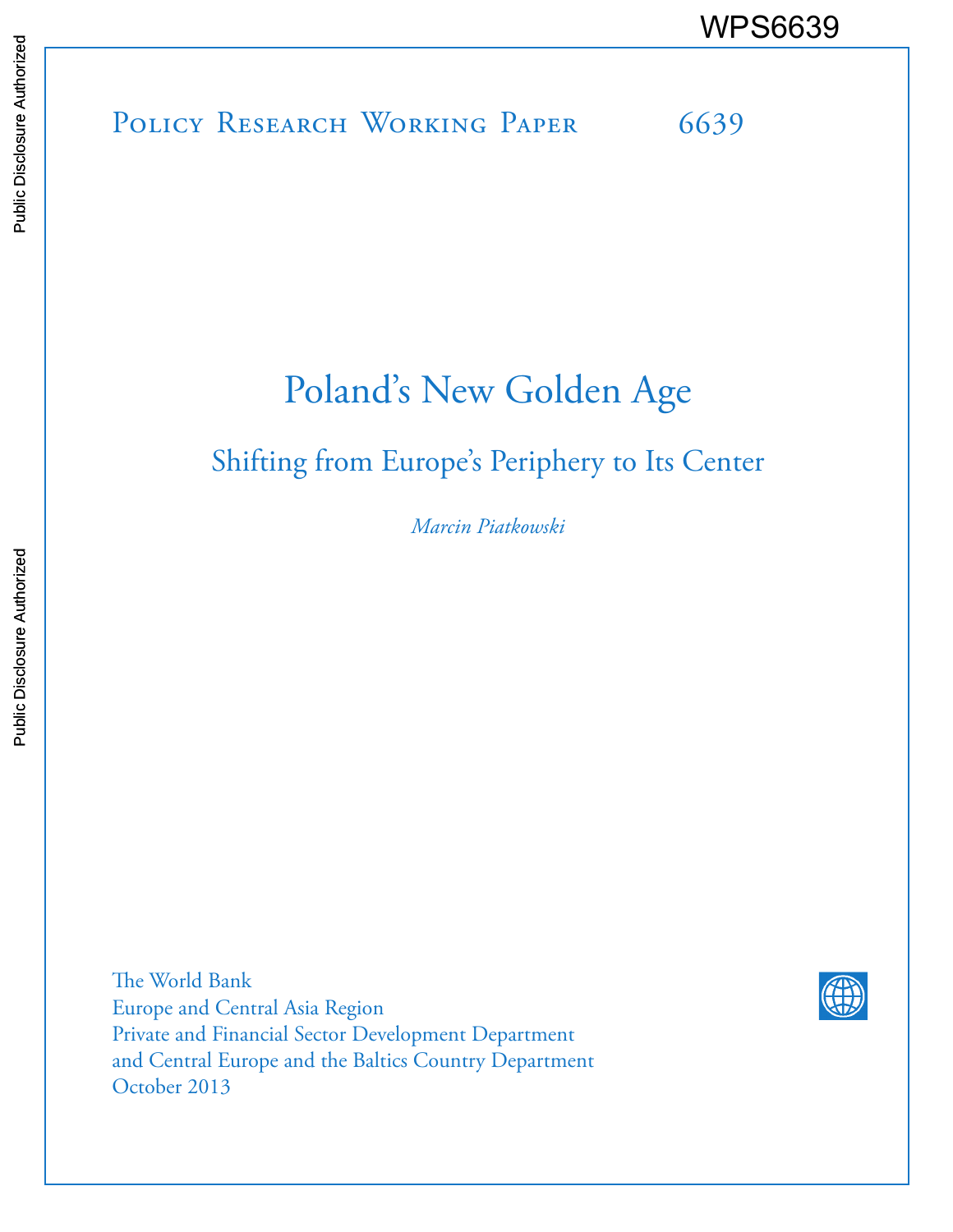#### POLICY RESEARCH WORKING PAPER 6639

#### **Abstract**

The objective of the paper is (i) to help fill the gap in knowledge on the long-term economic history of Poland; (ii) to provide a new perspective to the debate on the economic future of Poland, with a special focus on its historically unprecedented post-transition growth experience; and (iii) to analyze critically long-term growth projections for Poland. The paper argues that (i) Poland has just had probably the best 20 years in its economic history, growing the fastest among all European economies and one of the fastest worldwide; (ii) by 2013, it Poland achieved levels of income, quality of life, and well-being likely never experienced before, including

relative to Western Europe, a natural benchmark; and (iii) Poland is well placed to continue converging with the Western European levels of income, permanently moving from the economic periphery of Europe, where it languished for centuries, to the European economic center. The twenty-first century thus promises to become Poland's new Golden Age. The paper calls for further research on the lessons from Poland's successful growth model for other countries in the region and beyond as well as on the long-term implications of the rise of Poland for the future of Europe.

*The Policy Research Working Paper Series disseminates the findings of work in progress to encourage the exchange of ideas about development*  issues. An objective of the series is to get the findings out quickly, even if the presentations are less than fully polished. The papers carry the *names of the authors and should be cited accordingly. The findings, interpretations, and conclusions expressed in this paper are entirely those of the authors. They do not necessarily represent the views of the International Bank for Reconstruction and Development/World Bank and its affiliated organizations, or those of the Executive Directors of the World Bank or the governments they represent.*

This paper is a product of the Private and Financial Sector Development Department and Central Europe and the Baltics Country Department, Europe and Central Asia Region. It is part of a larger effort by the World Bank to provide open access to its research and make a contribution to development policy discussions around the world. Policy Research Working Papers are also posted on the Web at http://econ.worldbank.org. The author may be contacted at mpiatkowski@worldbank.org.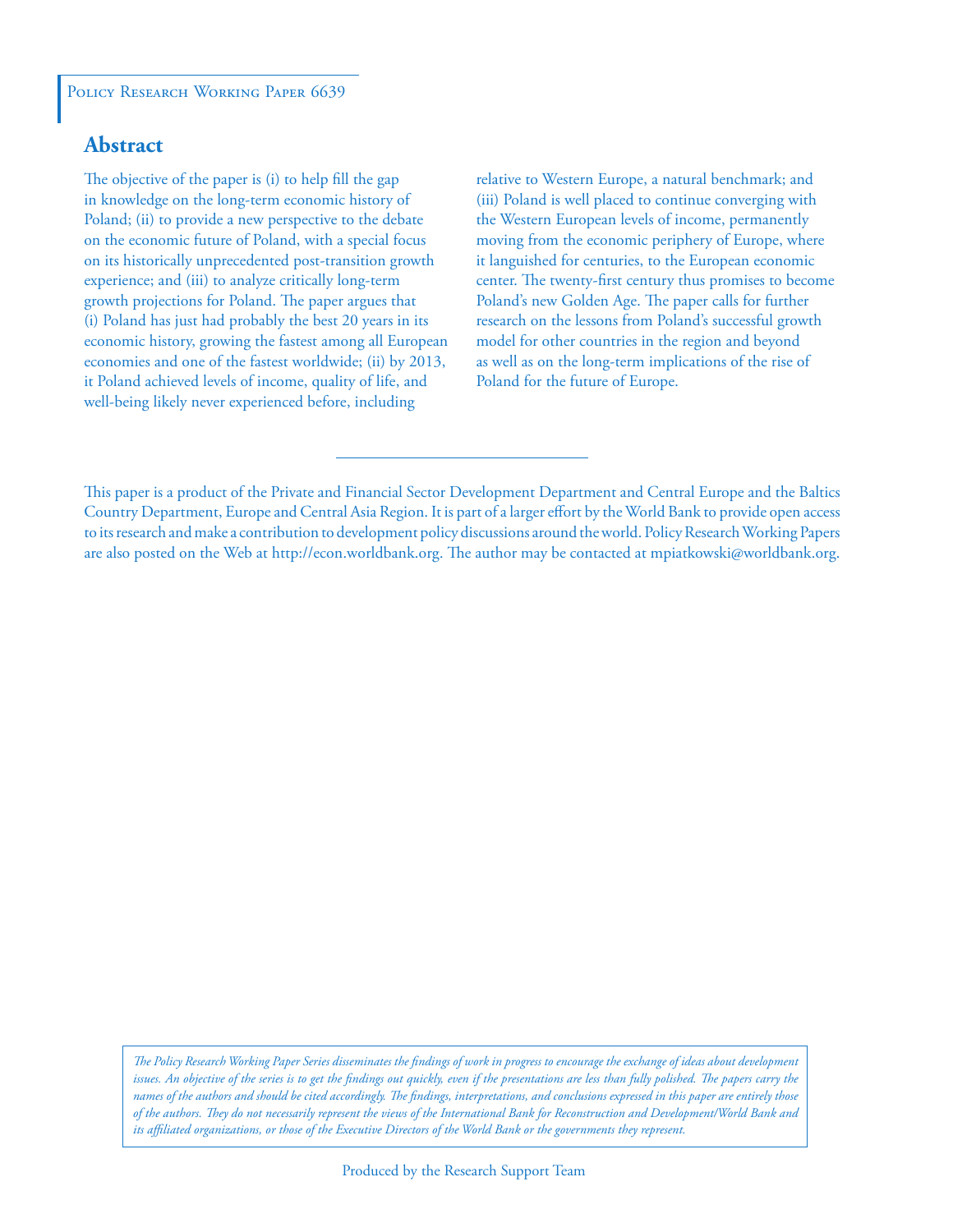## **Poland's New Golden Age: Shifting from Europe's Periphery to Its Center**

**by** 

**Marcin Piatkowsk[i1](#page-2-0)**

JEL Codes: N14, N34, O40, O47, O52, E65, F02

Key terms: Economic history, economic growth, growth projections, convergence, immigration, innovation, Poland, golden age.

Sector Board: Financial Sector (FSE)

<span id="page-2-0"></span><sup>&</sup>lt;sup>1</sup> Senior Economist in the World Bank office in Warsaw. Comments can be sent to mpiatkowski@worldbank.org.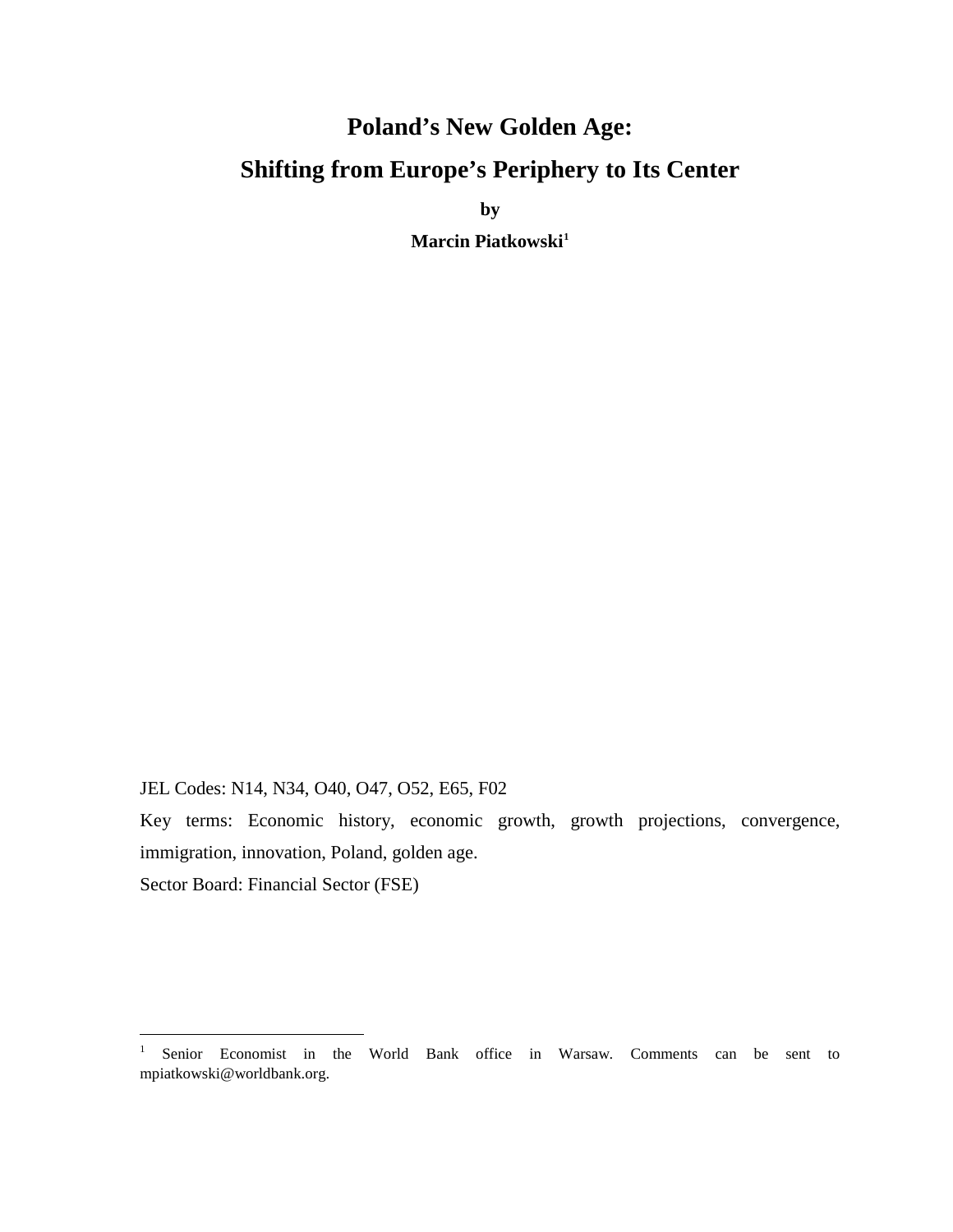#### **I. INTRODUCTION**

 $\overline{a}$ 

Poland, the largest economy among post-socialist EU member states<sup>[2](#page-3-0)</sup> and the sixth largest economy in the European Union on the purchasing power parity basis, has just had probably the best 20 years in more than one thousand years of its history.

Since 1989, when the Solidarity-led social movement spearheaded the collapse of communism, Poland's economy has grown by more than any other country in Europe. It was also one of the fastest growing economies in the world among countries at a similar level of development. Finally, Poland was the only European economy to avoid a recession during the ongoing global crisis, continuously growing since 1992.

As a result, in 2013 Poland has achieved levels of income, quality of life, and well-being never experienced before. This year, its GDP per capita will reach 62 percent of the level of income in the developed countries of Western Europe (Euro-area 17), Poland's natural benchmark and an objective of social aspirations, up from below 30 percent in 1992. It will also achieve the highest level of income relative to Western Europe since the year 1500, thus in just about twenty years offsetting more than 500 years of economic decline, a historically unprecedented achievement.

Aside from the highest absolute and relative incomes, Poland has also likely reached the highest levels of the quality of life, well-being and happiness, the ultimate objectives of economic growth and public policy. Rising incomes, open borders, access to the Internet, and the accession to the European Union have allowed Poland to participate in the global economic, social, cultural and technological progress to an extent never experienced before. As a result, international rankings of well-being suggest that the quality of life enjoyed by an average Pole is even higher than what the level of GDP per capita alone would suggest. Perceived happiness is also the highest on record.

<span id="page-3-0"></span><sup>&</sup>lt;sup>2</sup> Poland's GDP of around \$520 billion on a nominal basis represents more than one third of the combined GDP of the new EU member states: Bulgaria, Croatia, Czech Republic, Estonia, Hungary, Latvia, Lithuania, Romania, Slovak Republic and Slovenia. It also amounts to around 1 percent of the world's GDP.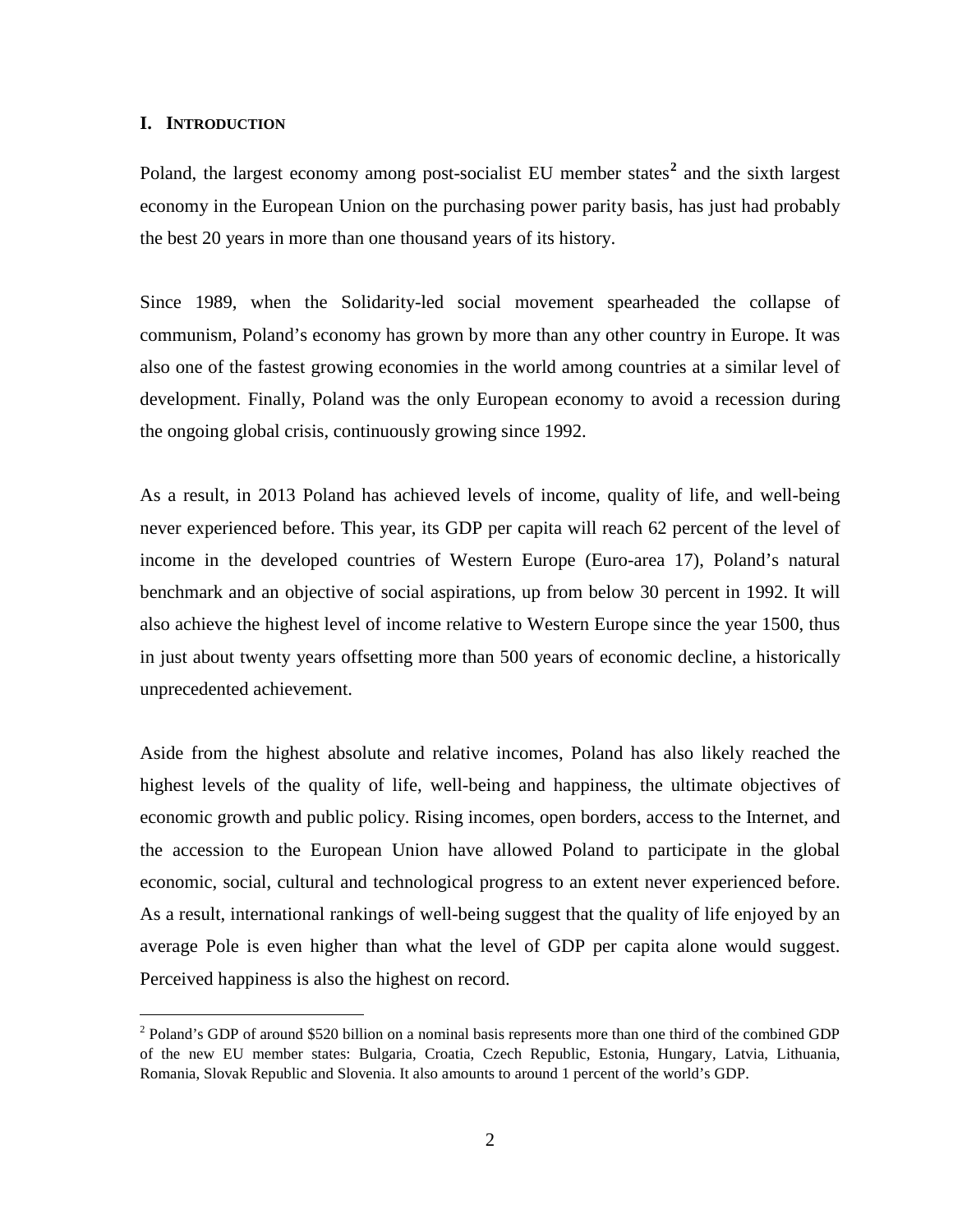Going forward, Poland is well placed to continue converging with Western Europe. Longterm projections by the European Commission, the OECD and independent forecasters suggest that Poland will likely reach up to 80 percent of the EU-15 level of income by 2030, the highest relative level ever. In doing so, Poland will have largely moved from the economic periphery of Europe, "Europe's third world" (Aldcroft 2006), where it languished for centuries, to the European economic center.<sup>[3](#page-4-0)</sup>

The  $21<sup>st</sup>$  century thus promises to become Poland's new Golden Age.<sup>[4](#page-4-1)</sup>

At the same time, the rise of Poland and the rest of Central and Eastern Europe (CEE) will help bring the two parts of Europe together for the first time since  $16<sup>th</sup>$  century, when the continent split economically: CEE reverted back to feudalism and the resulting economic stagnation, while the West embarked on its long journey to industrialization and prosperity.

The objective of this paper is to provide evidence for the above statements and thus (i) help fill the existing knowledge gap about the economic history of Poland, (ii) provide a new historical perspective to the ongoing debate on the economic future of Poland, and (iii) critically analyze long-term growth projections for Poland. The paper moves away from the usual stock market-like focus on the short-term and re-emphasizes the importance of the long-term perspective. Finally, the paper calls for further research on the lessons from Poland's successful experience for other countries in the region and beyond as well as the long-term implications of the rise of Poland for the functioning of the European Union and through the EU—of the global economy.

<span id="page-4-0"></span> $3$  This will also apply to most countries of Central and Eastern Europe, new EU member states, which similarly to Poland lagged behind the West in development, with a possible exception of the Czech Republic (Piatkowski 2009).

<span id="page-4-1"></span><sup>4</sup> In fact, Warsaw and the surrounding Mazowieckie region are already in their Golden Age: Eurostat's estimates from 2010 suggest that income per capita in the Mazowieckie region amounted to 103 percent of the EU-27 average. By 2013, it is likely to have exceeded the euro zone average. Income per capita in Warsaw alone is already around 150 percent of the average euro zone level.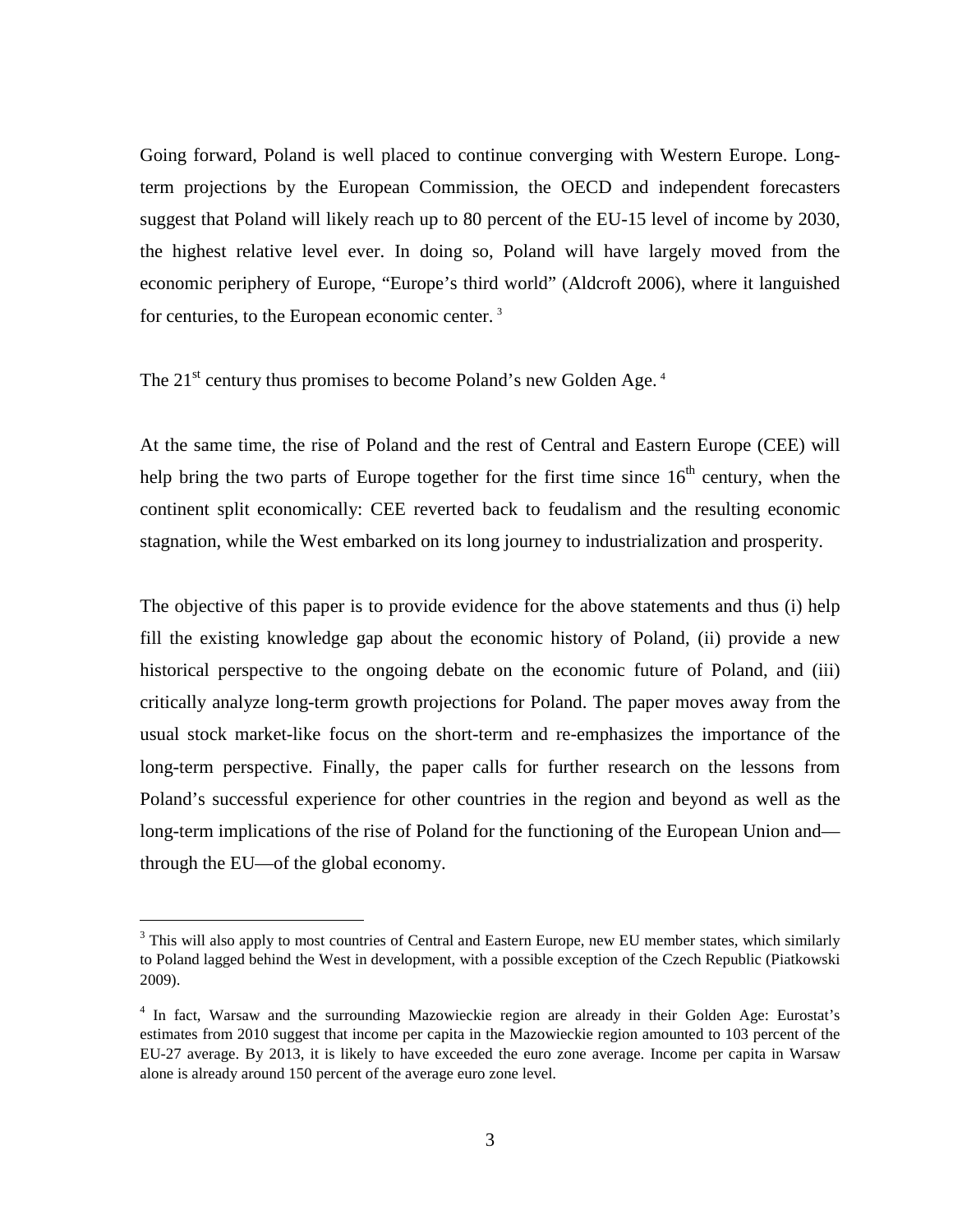As to the knowledge gap on Poland's economic history, most Western European readers of this paper will not be surprised to find that there is very little in the global economic literature on Poland. First, the majority of books on the European and global economic history largely ignore Poland's developmental experience.<sup>[5](#page-5-0)</sup> Second, Poland's economic history is featured in only two articles among more than 730 articles published during 2001- 2009/10 in the three leading global journals on economic history. [6](#page-5-1) There is also only one Pole among the published 979 authors (Kowalski 2011, Pieczewski 2011, Bukowski 2011). Third, hardly any of the curricula of economic history courses taught in the leading global universities mention Poland.<sup>[7](#page-5-2)</sup> Finally, anecdotal evidence suggests that despite recent progress Poland still gets much less global press coverage than what would be suggested by the size of its population (38.2 million), the size of its economy (more than \$500 billion in nominal terms), its location in the middle of Europe and its remarkable growth record since 19[8](#page-5-3)9.8

Such weak interest in Poland's economic history could probably be explained by a number of factors, including scarce historical data, difficulty of dealing with the source materials in Polish, and Poland's heretofore peripheral status in the European and global economy.<sup>[9](#page-5-4)</sup> In addition, researching Poland's economic history has so far not been considered attractive, losing in competition to research on the BRICs, Asian TIGERs, and other "next emerging powers". Finally, difficult access of the Polish economic historians to international journals

<span id="page-5-0"></span><sup>5</sup> Books on Europe's economic history almost exclusively focus on Western Europe only, with vlittle focus on Central Europe and Poland. For instance, the index of the most recent *Cambridge Economic History of Modern Europe, Volume 2, 1870 to the Present* by Broadberry and O'Rourke (2012, p. i) which "unlike most existing textbooks on the economic history of modern Europe (…) rethinks Europe's economic history since 1700 as unified and pan-European", mentions Poland in only two pages out of the total of 468 pages. 6

<span id="page-5-1"></span> $6$  "The Economic History Review", "Explorations in Economic History" and "The Journal of Economic History".

<span id="page-5-2"></span>For instance, a reading list of a 2013 spring course at the Berkeley University in California, on "Economics" 210A. Introduction to Economic History" conducted by Jan de Vries and Barry Eichengreen does not have a single publication focused on Poland and/or Central Europe. From: single publication focused on Poland and/or Central Europe. From: http://emlab.berkeley.edu/users/webfac/eichengreen/e210a\_sp13/210a\_syll\_sp13.pdf<br><sup>8</sup> Piatkowski and Jarmuzek (2008) show that during 2004-06 the five global leading newspapers—The

<span id="page-5-3"></span>Economist, Financial Times, Wall Street Journal, New York Times, and International Herald Tribune mentioned Poland's economy (relative to its population) less than half as often as Slovakia and even less often than the three Baltic States.

<span id="page-5-4"></span><sup>&</sup>lt;sup>9</sup> As Tony Judt, the late historian put it, "Warsaw is not, and for most of European history never was, the center of very much at all" (Judt, 2012, kindle location 521).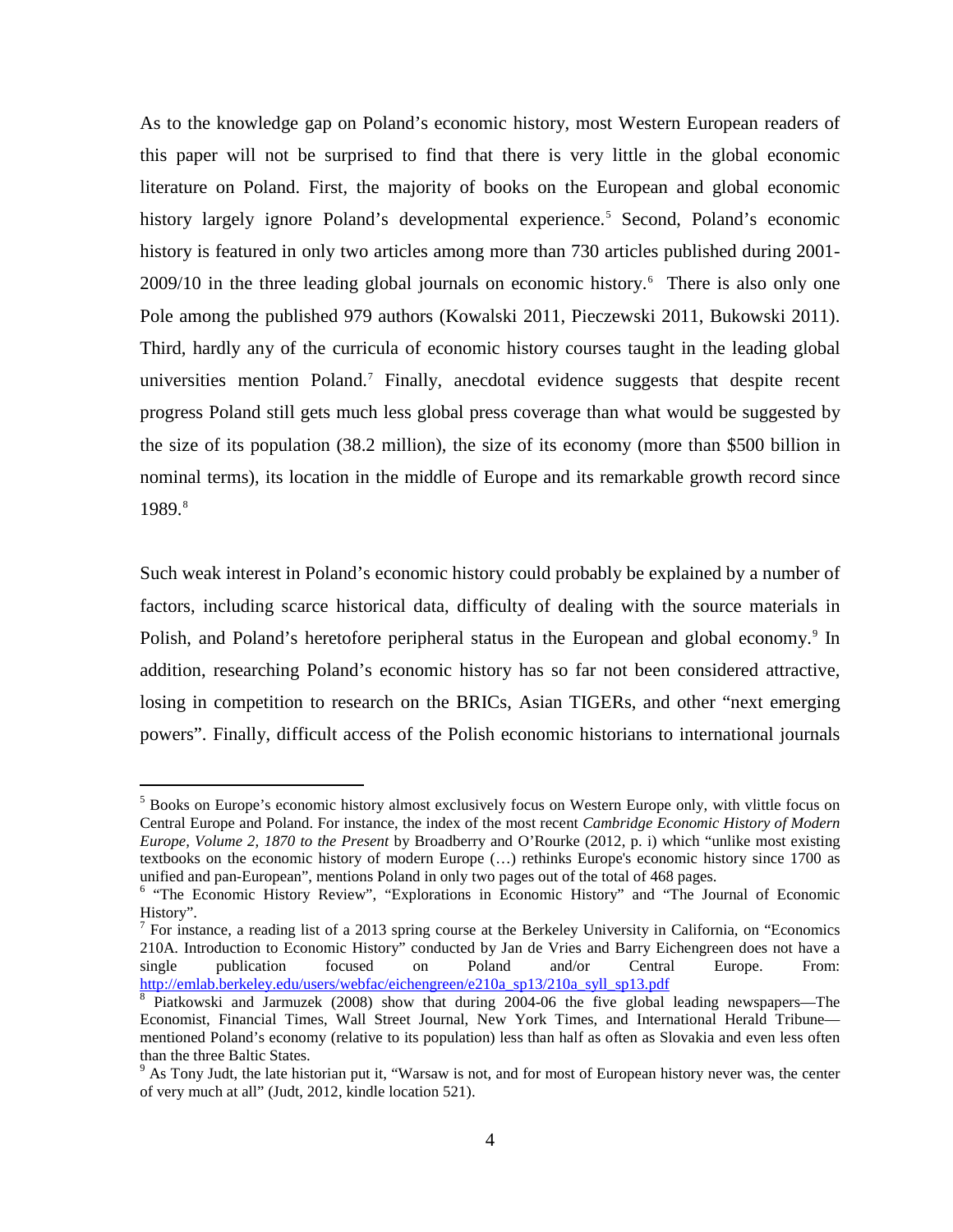might also have been a factor, partly driven by a tradition of qualitative rather than quantitative and internationally comparative research.<sup>[10](#page-6-0)</sup>

Similarly, there is not much international interest in Poland's long-term economic future, aside from the largely mandatory work of the international institutions such as the European Commission or the OECD, discussed later in the text.<sup>[11](#page-6-1)</sup>

The paper is organized as follows. Section II summarizes Poland's economic performance since the year 1500 until the beginning of transition in 1989. Section III discusses Poland's remarkable performance since then, including the ongoing global crisis. Section IV focuses on the long-term growth projections for Poland and the pace of its convergence with Western Europe. Section V concludes.

#### **II. POLAND'S ECONOMIC DECLINE FROM 1500 TO 1989**

 $\overline{a}$ 

In  $16<sup>th</sup>$  and  $17<sup>th</sup>$  centuries, Poland was one the largest and most populous countries in Europe, with a territory of almost one million square kilometers and a population exceeding 11 million (Davies 2005, Morawski 2011).<sup>[12](#page-6-2)</sup> At the height of its territorial expansion in the late 1500s, Poland stretched almost all the way from the Baltic to the Black Sea (Figure 1). The ruling Polish-Lithuanian Jagiellonian dynasty ruled much of the region between the  $14<sup>th</sup>$  and 16<sup>th</sup> centuries (the present day Lithuania, Belarus, Poland, Ukraine, Latvia, Estonia, parts of Russia, Hungary, Czech Republic, Slovakia, and Croatia), before losing the dynastic battle to the Habsburg family in 1526, helped by the death of Louis Jagiello of Hungary and Bohemia

<span id="page-6-0"></span><sup>&</sup>lt;sup>10</sup> For instance, the otherwise excellent main undergraduate textbook on the economic history of Poland authored by Wojciech Morawski, one of the leading Polish economic historians, in almost 350 pages of text does not have even one table or figure with internationally comparable data on the country's economic development (Morawski 2011).

<span id="page-6-1"></span> $11$  Friedman (2009), Sharma (2011) and Piatkowski (2011) are some of the notable exceptions. Friedman predicts the emergence of Poland as the new Great Power. Sharma succinctly argues that Poland will become the next "breakout nation". Piatkowski in turn asserts that Poland and the EU-10 (what he calls "New Europe") may be better positioned to grow in the long-term than the BRICs and emerging markets.

<span id="page-6-2"></span> $12$  Poland was then officially known as the Kingdom of Poland and the Grand Duchy of Lithuania or the Polish-Lithuanian Commonwealth, established in 1569. It was disbanded in 1795 following its third partition by the neighboring Russia, Prussia and Austria.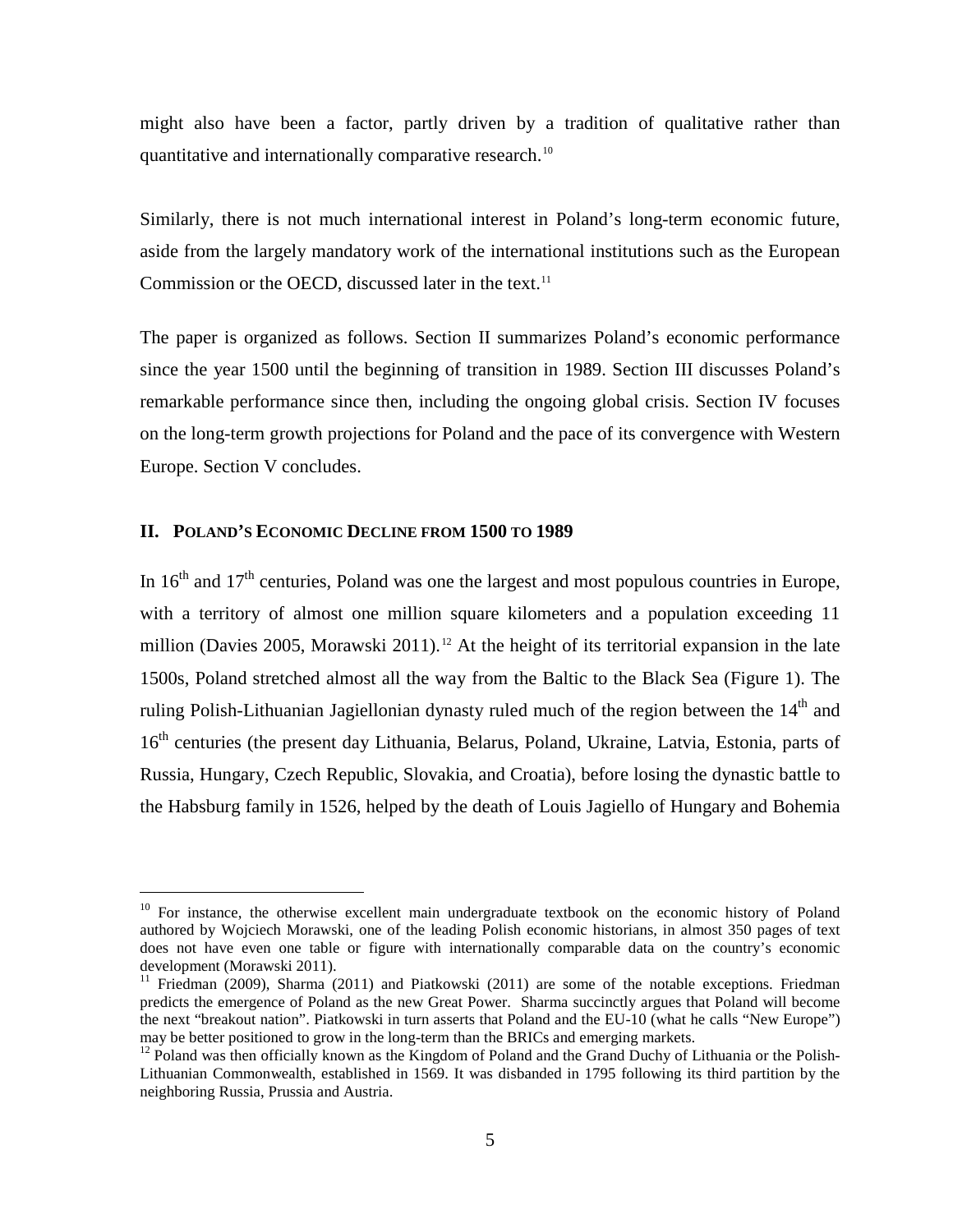at the battle of Mohacs against the Turks. [13](#page-7-0) Jagiellonian University in Krakow, established in 1364, was one of the oldest and most respected universities in Europe, counting Nicholas Copernicus among its graduates. Polish-Lithuanian armies held an upper hand in repeated military clashes with Russia, Sweden and the Ottoman Empire. The economy thrived, with Poland becoming the "breadbasket" of Europe. No wonder then that the  $16<sup>th</sup>$  century is often considered as the country's Golden Age.<sup>[14](#page-7-1)</sup>





Source:<http://www.euratlas.net/history/europe/1600/index.html>

 $\overline{a}$ 

Maddison (2010), the leading source of long-term data on GDP, estimates that in the year 1500 Poland's level of income per capita, based on the average for Eastern Europe, amounted

<span id="page-7-0"></span> $13$  One can only wonder how the European history would have developed, if the young Jagiello had not fallen from his horse and died during the retreat from the battle, the Jagiellonian dynasty had continued to rule the region and the Habsburg dynasty had never extended their power into Central Europe.<br><sup>14</sup> Even though, for instance, only 2 percent of peasants were literate, less than in Western Europe (Wyczanski

<span id="page-7-1"></span><sup>1974).</sup>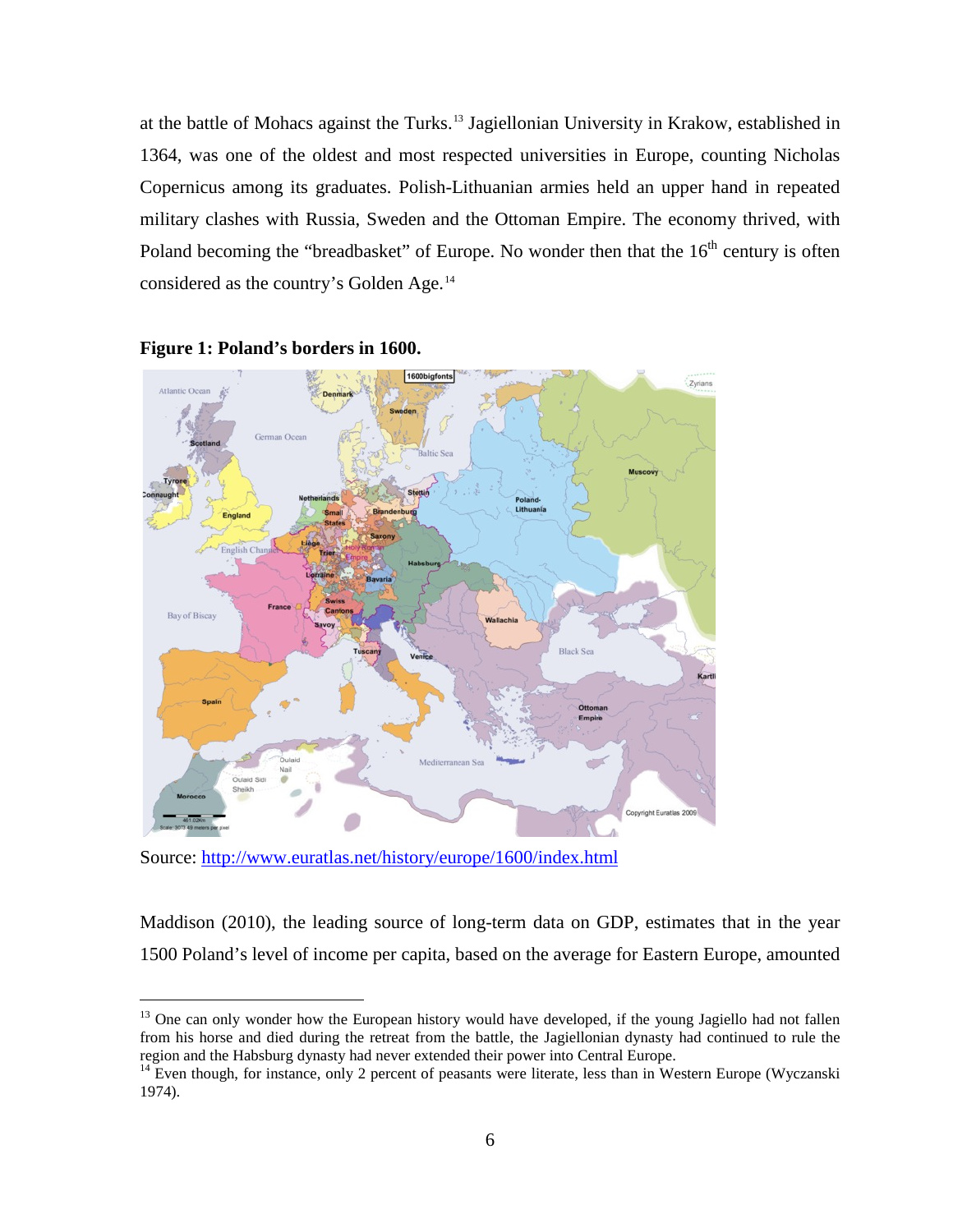to 62 percent of the level of income in the twelve leading Western European economies.<sup>15</sup> In turn, Wojtowicz and Wojtowicz (2009) assert that Poland's GDP per capita in 1578 amounted to about 71 percent of today's EU-15. Finally, Allen (2001) estimates that in the 16<sup>th</sup> century the average income of building craftsmen in four leading Polish cities—Krakow, Gdansk, Lwow and Warsaw—ranged from 50 to 75 percent of the comparable salary in London.

However, things were soon to fall apart. Europe started to split in two halves between the ever more prosperous Western Europe and the ever less prosperous Poland and Central Europe, pushing it towards the European and global economic periphery from which it has started to emerge only 500 years later.

There are a number of explanations for why the two parts of the continent started to go different ways. The main line of argument centers on the dramatic increase in international trade following the discovery of America in 1492, which pushed countries to specialize in products in which they possessed a comparative advantage. Western Europe thus started to increasingly specialize in trade, notably with the New World, and manufacturing, while Poland and the rest of the region shifted towards agriculture (Berend and Ranki 1974, Berend 2005).

As a result, the rising grain prices led the Polish nobility to strengthen feudalism, intensify serfdom, and gradually eliminate cities as political and economic powers, exactly in the opposite way as in the West.[16](#page-8-1) Innovation also declined, as reflected in the slow expansion of printing presses (Dittmar 2011). Political stability was in turn undermined by *inter alia* the

<span id="page-8-0"></span><sup>&</sup>lt;sup>15</sup> Eastern Europe is defined as today's Albania, Bulgaria, former Czechoslovakia, Poland, Romania, and former Yugoslavia.

<span id="page-8-1"></span><sup>&</sup>lt;sup>16</sup> In the year 1600, urban population of Poland (for towns with a population of at least 10,000 inhabitants) amounted to only 0.4 percent, relative to the Netherlands' 24.3 percent, Belgium's 18.8 percent, Italy's 15.1 percent and the European average of 7.6 percent. The urbanization ratio in 1850 increased to only 9.3 percent, the lowest in Europe next to Austria/Bohemia (Broadberry and Gupta 2011).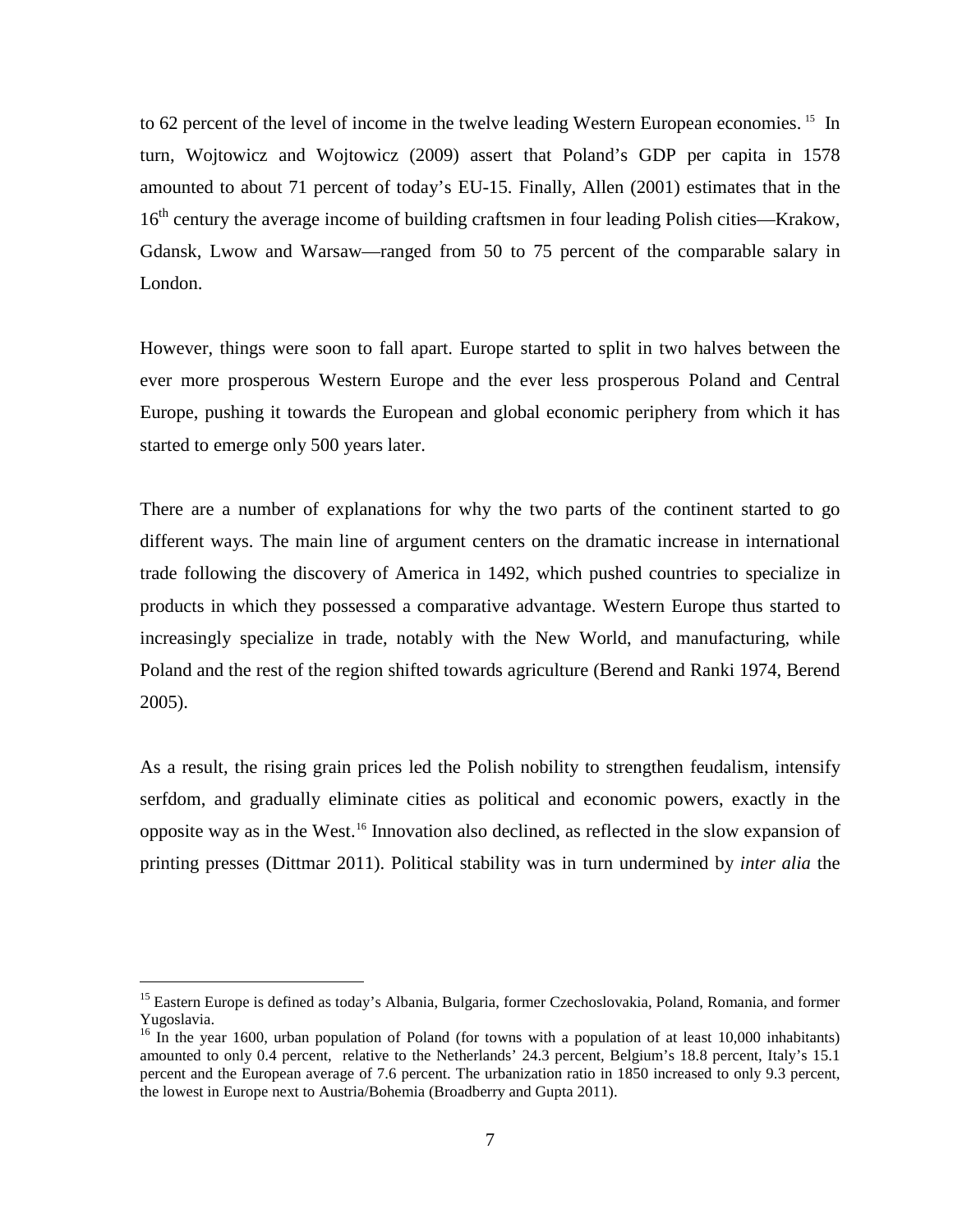uniquely Polish tradition of democratic elections of kings and the parliamentary liberum veto. [17](#page-9-0)

Poland (and Central Europe) became "an agrarian reserve of the increasingly industrialized West" (Berend and Ranki 1974, p. 3). Poland's backwardness became structural, shaping and restricting subsequent developmental options. This agricultural growth trap proved impossible to escape until industrialization forced by the new communist governments after the Second World War.

Reversion to feudalism in XVI and XVII century, disappearance from the map of Europe in the late  $18<sup>th</sup>$  century, the disastrous legacy of the First and Second World War, both fought largely on Poland's territory, and almost fifty years of communism, all taken together led to Poland's gradual economic decline, with its income per head (adjusted for purchasing power parity) relative to Western Europe steadily declining from around 60-70 percent in 1500 to only around 35 percent in 1989 (Figure 2).<sup>[18](#page-9-1)</sup> In nominal terms, unadjusted for purchasing power parity, an income of an average Pole in 1989 was worth less than one-tenth of that in Western Europe.

#### **Figure 2: GDP per capita in Poland, 1500-1989, Western Europe = 100**

<span id="page-9-0"></span><sup>&</sup>lt;sup>17</sup> Following the heirless death in 1572of King Zygmunt II August, the last king from the Jagiellonian Dynasty, until 1791 kings in Poland were elected by all male nobles (szlachta). Universal szlachta suffrage helped undermine the authority of the royal family and opened scope for foreign influence. Liberum veto, Latin for "free veto", in turn allowed each individual member of the Polish parliament, based on the premise that all noblemen were equal, to single-handedly oppose any legislation and force adjournment of parliamentary sessions. The resulting need for parliamentary unanimity led to a legislative paralysis.

<span id="page-9-1"></span><sup>&</sup>lt;sup>18</sup> Data from Wójtowicz and Wójtowicz (2009) and Allen (2001) show the same downward trend.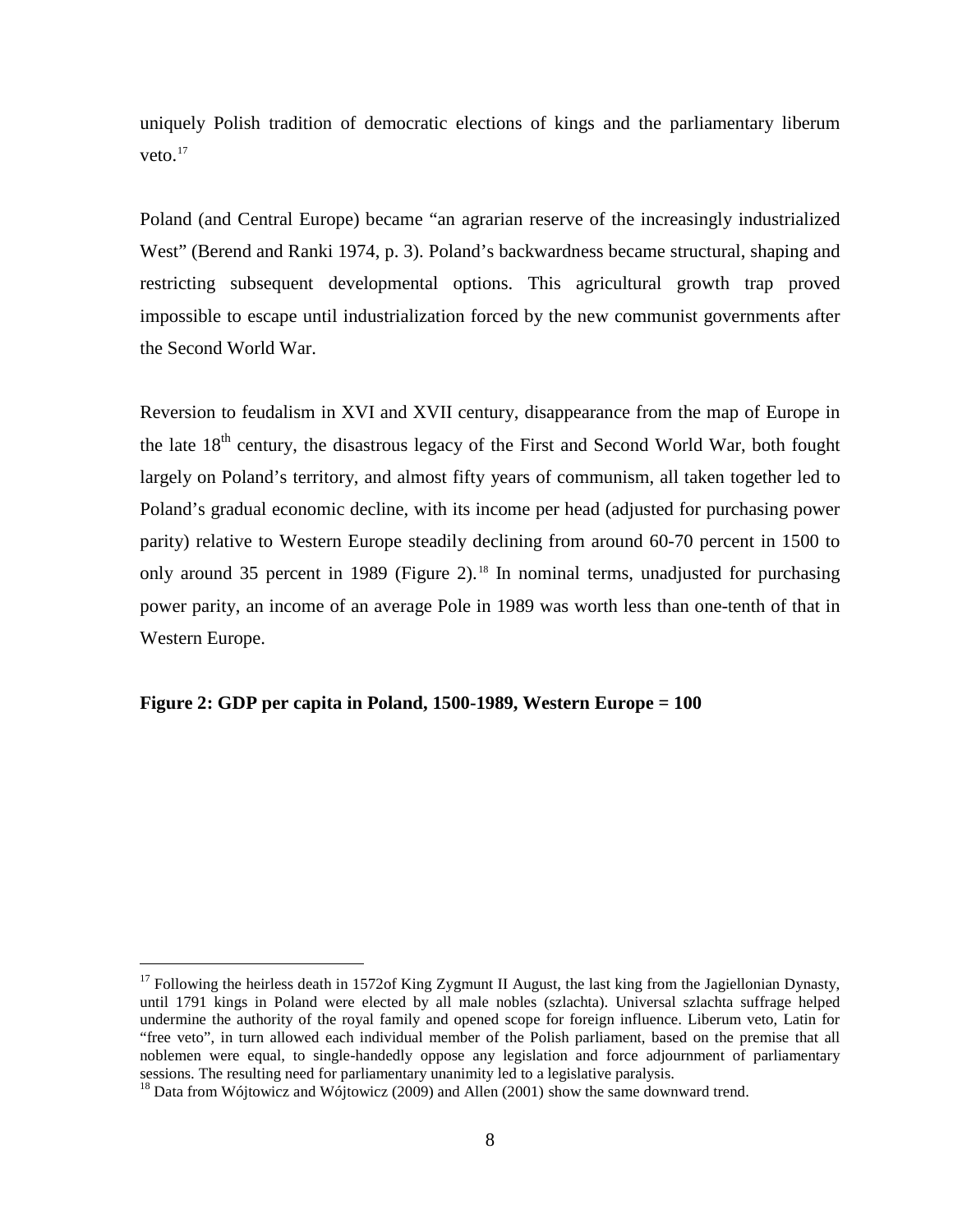

Note: Data for 1500, 1600, 1700 and 1820 based on an average for Albania, Bulgaria, Czechoslovakia, Hungary, Poland, Romania, and Yugoslavia. Data for Poland only starting in 1870. See Maddison (2010) for definition of Western Europe (12 economies).

Source: own calculations based on Maddison (2010).

#### **III. POLAND'S ECONOMIC MIRACLE FOLLOWING THE 1989 TRANSITION**

#### *Evolution of GDP per capita*

Poland was the first country i communist Europe to unshackle itself from communism, with partly free democratic elections held in June 1989 followed by the introduction of the first democratic government in September of 1989, well before the symbolic fall of the Berlin Wall in November of that year.

Following a number of economic reforms implemented already under the old regime (Kolodko 2000), in 1990 Poland embarked on a "shock therapy" to reform the old, socialist economic system. Under the new deputy prime minister and minister of finance, Leszek Balcerowicz, markets were fully opened to domestic and foreign trade, the Polish zloty was made convertible, prices were liberalized, subsidies to state owned enterprises were cut, privatization was started and banking sector reform accelerated (Balcerowicz 1995). Although the post-transition recession was much deeper than initially predicted, costing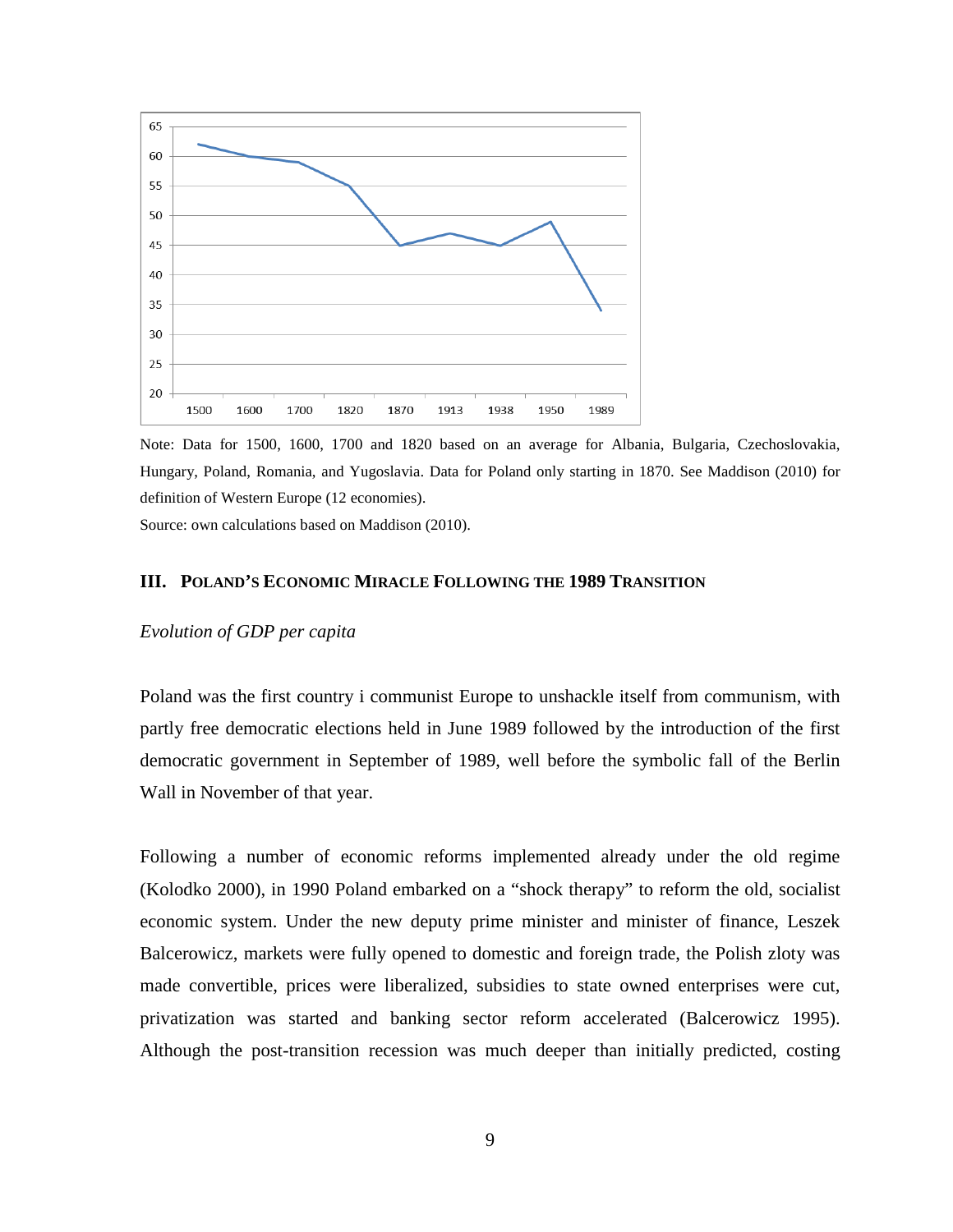Poland almost 15 percent of GDP<sup>[19](#page-11-0)</sup>, the economy started growing again in 1992, well ahead of all its regional peers. Under a "Strategy for Poland" developed in 1994 by the new deputy premier and minister of finance Grzegorz W. Kolodko, Poland's growth rate exceeded 6 percent a year during 1994-97, earning it an invitation to join the OECD in 1997. From then on, Poland has not stopped growing, although the economy slowed in 2001 and 2002 largely as a result of a strict monetary policy and then in 2009 following the onset of the global crisis (Figure 3).



**Figure 3: GDP growth rates in Poland 1989-2012** 

 $\overline{a}$ 

Most remarkably, Poland was the only economy in Europe to avoid a recession during the global crisis, benefiting from a depreciated real exchange rate, large domestic market, relatively low exposure to international trade, low household and corporate sector debt leverage and stimulative fiscal and monetary policy. As a result, in 2012 Poland's GDP was almost 20 percent higher than at the beginning of the crisis, a peerless performance among all EU 27 countries (Figure 4).

Source: own calculations based on the IMF World Economic Outlook, October 2012.

<span id="page-11-0"></span><sup>&</sup>lt;sup>19</sup> Although Orlowski (2010) and others argue that the fall in GDP was actually less, as some of the lost production reflected goods and services, which did not meet quality standards of market economies.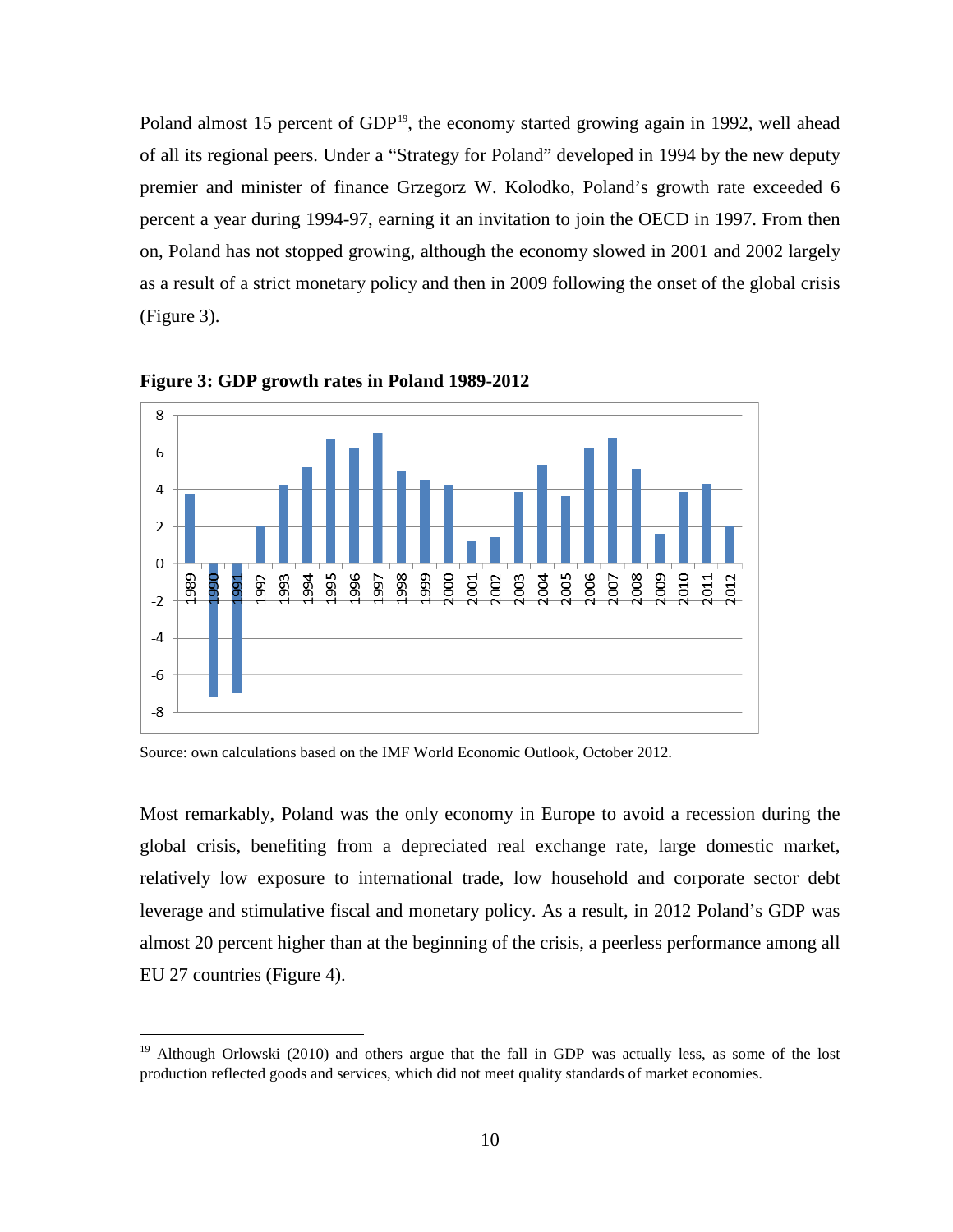

**Figure 4: EU27 Countries Output Level in 2012, 2007=100** 

Source: World Bank staff estimates based on Eurostat

Strong performance during the crisis helped Poland become the star performer among all transition economies. Its GDP per capita has doubled since 1989, performance partially matched by the Slovak Republic and Estonia only. Poland's economic growth was also faster than in any other country on the continent, becoming Europe's growth champion (Figure 5).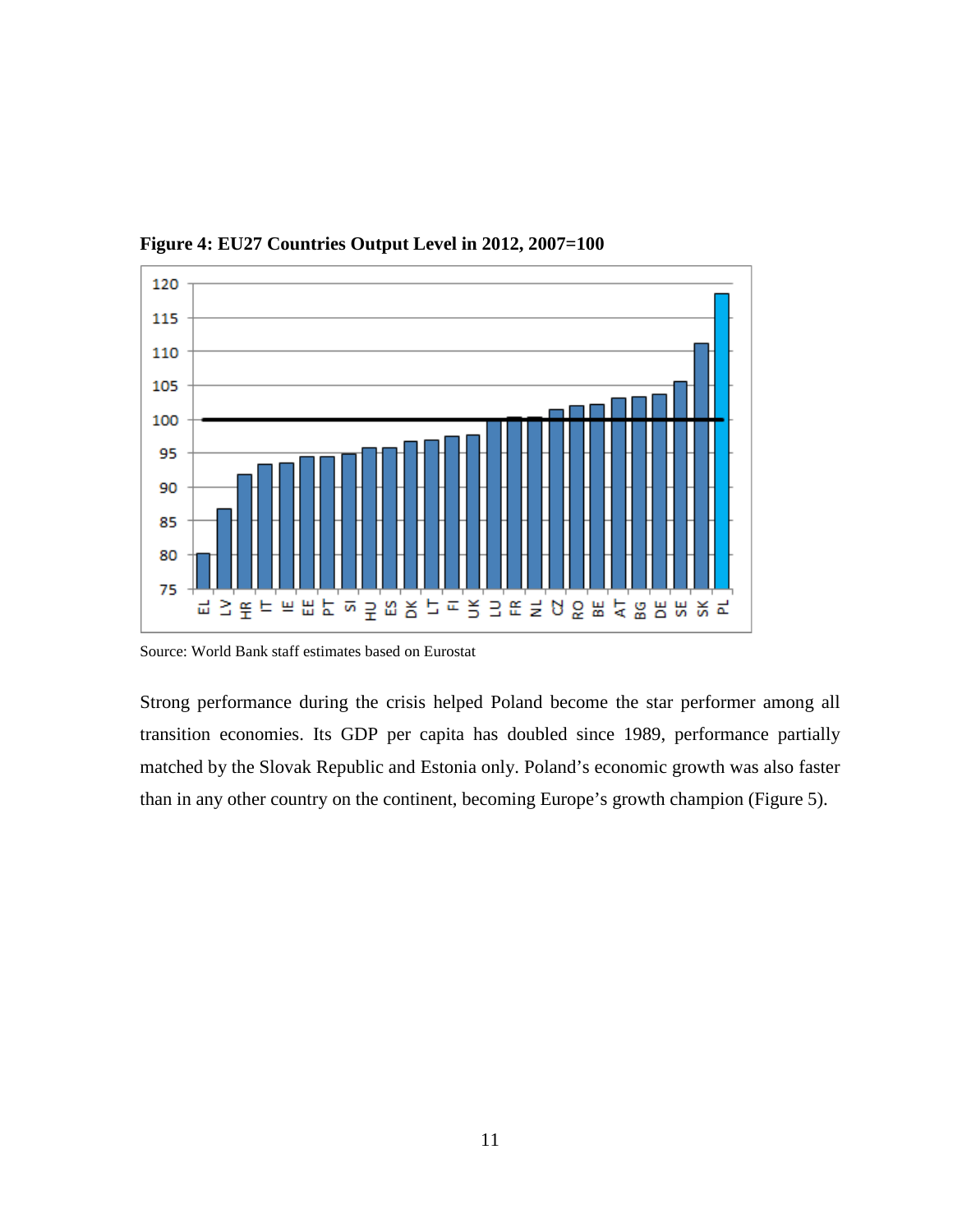

**Figure 5: GDP per capita in EU-11 and EU-15 in 2012, 1989=100** 

Source: own calculations based on EBRD, Eurostat, and IMF World Economic Outlook Database

Poland's performance also compares well internationally. Its GDP per capita in purchasing power terms improved from \$7,300 in 1995 to \$21,000 in 2012, an almost three fold increase, placing it in the top five of global best performers among forty countries at a comparable level of development (Figure 6). Poland beat all global high-achievers among rich countries (Korea, Singapore, Ireland), BRICS (Russia, Brazil, South Africa) and emerging markets (Mexico, Malaysia, Chile or Turkey). As a result, in 2011 the OECD and the World Bank changed Poland's classification from "upper-middle income" to "high income" for the first time in the country's history.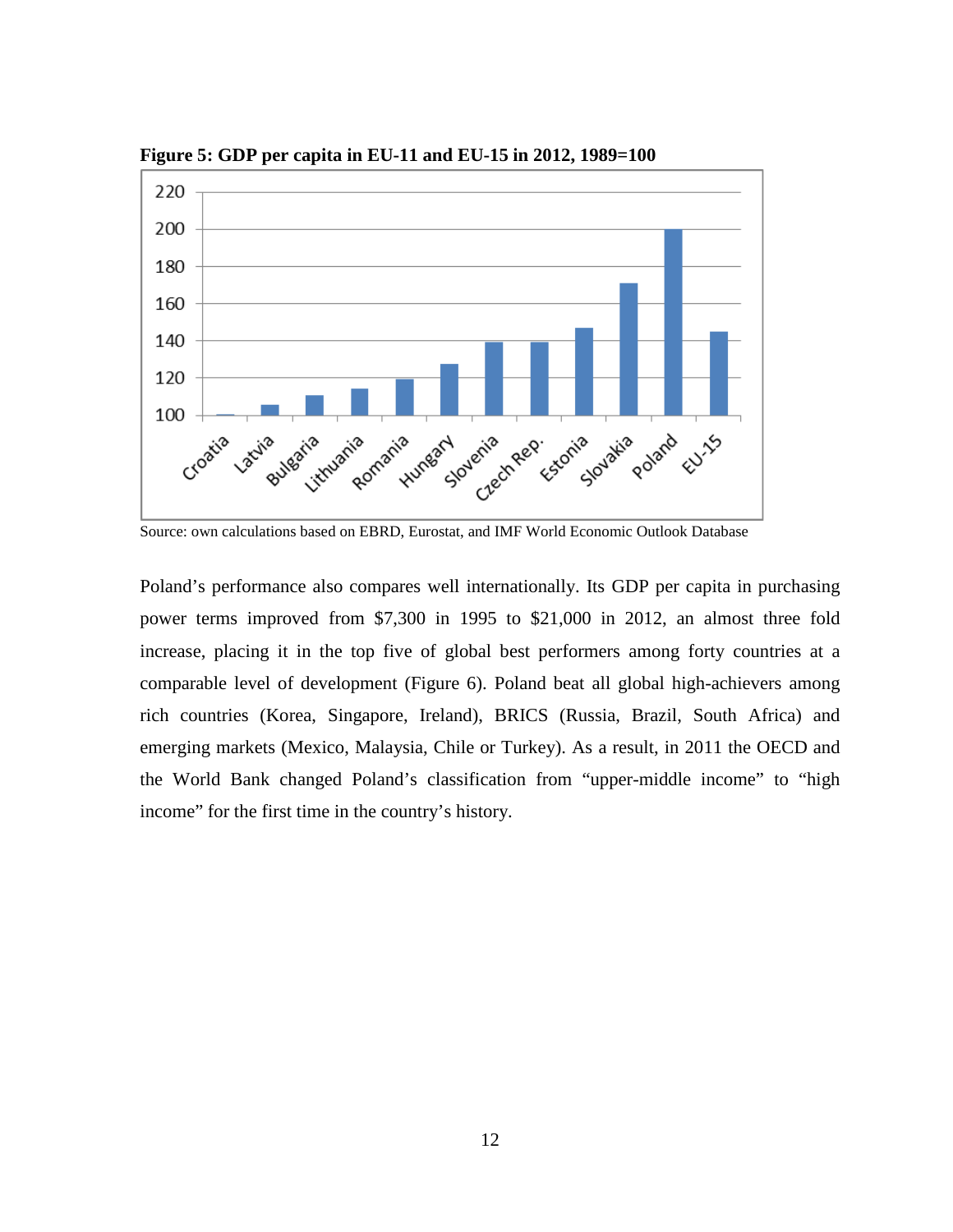

**Figure 6: GDP per capita in 2012 relative to 1995 in selected middle and high income economies, PPP, 1995=1** 

As a result of this impressive economic performance, Poland's income per capita in 2012 reached 61 percent of that in Western Europe (euro zone-17), more than doubling from 28 percent in 1992.

This implies that in just twenty years Poland has managed to offset almost 500 years of economic decline, an unprecedented achievement comparable to the economic success of only some Asian economies such as Japan, Korea and China.

#### *Evolution of well-being*

GDP growth, however, is not all. It is by now well recognized that GDP growth by itself does not necessarily fully depict improvements in the overall quality of life and the level of wellbeing (Stiglitz, Sen, Fitoussi, 2008). It does not also necessarily buy happiness (Easterlin 1974, Stevenson and Wolfers 2013).

From the well-being perspective, Poland does even better than on the basis of GDP only. It enjoys historically unparalleled quality of life, which lags behind Western Europe much less than what differences in income would suggest.

Note: In current international dollars. Source: own calculations based on the IMF World Economic Outlook database, April 2013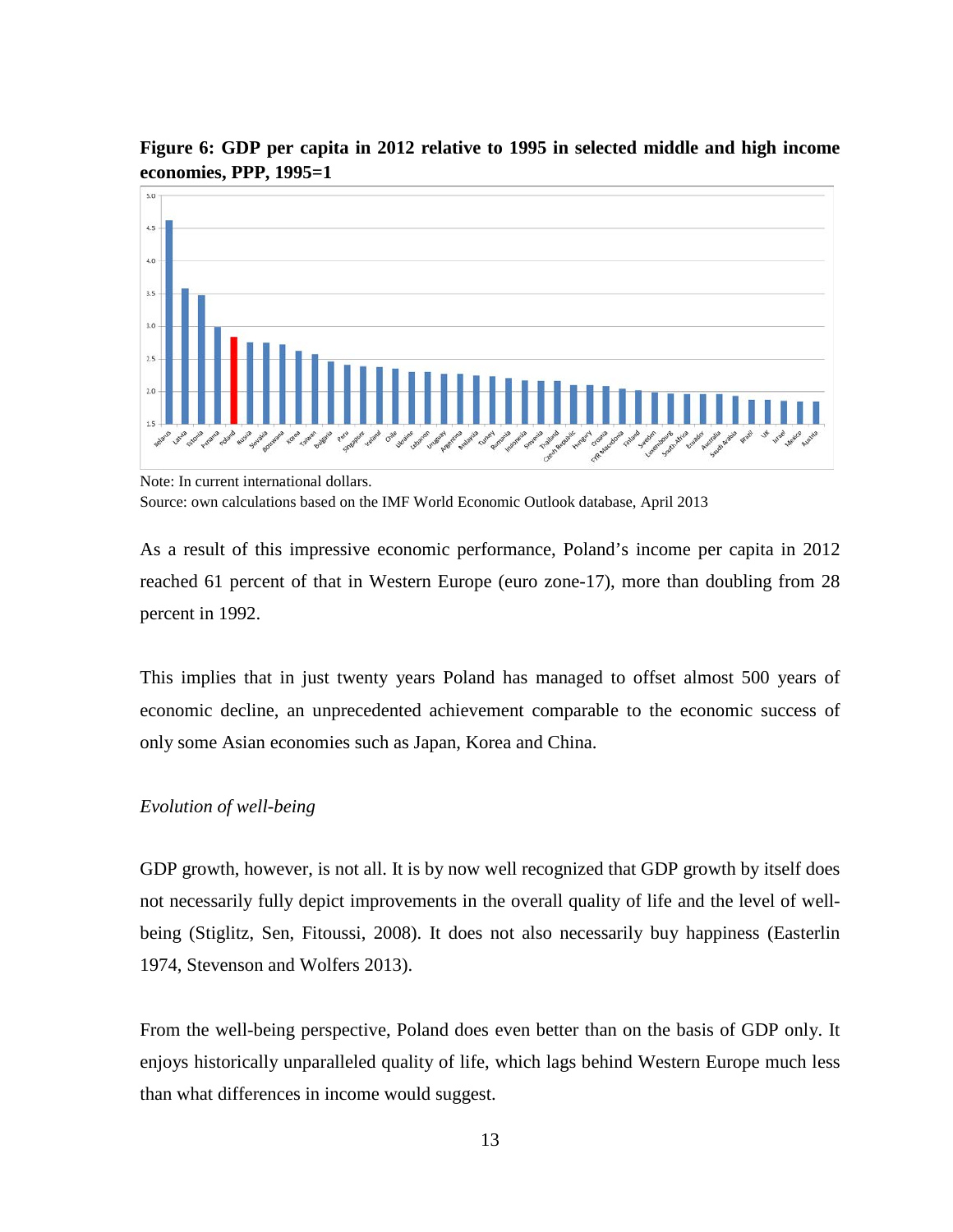Poland's educational, health, environmental, social, and even sport outcomes, all factors found to drive human happiness (Layard 2003, Bok 2010, Kahneman 2012) place Poland squarely among the developed countries. In addition, thanks to the Internet, open borders and flattening of the world's economy, Poles enjoy the fruits of global technological, cultural, and social development almost to the same extent as the Western Europeans do.<sup>[20](#page-15-0)</sup>

In 2012, Poland's actual individual consumption (AIC), which measures household consumption regardless of whether it was paid by the household or the public sector (thus also measuring the comprehensiveness of public services), amounted to 67 percent of the AIC in the euro zone, according to Eurostat, above 61 percent based on income per capita (PPS) alone[21](#page-15-1). Similarly, UNDP's Human Development Index for Poland, combining GDP per capita, educational achievement and life expectancy, places Poland in the 39<sup>th</sup> place in the world, above its  $47<sup>th</sup>$  place in terms of GDP per capita alone. Likewise, in the most comprehensive OECD's "Better Life Index", which combines most measures--housing, income, jobs, community, education, environment, civic engagement, health, life satisfaction, safety and work-life balance--believed to affect well-being and happiness<sup>22</sup>, Poland comes  $24<sup>th</sup>$  among 34 high-income OECD countries, above its  $29<sup>th</sup>$  place based on the income per capita alone. Other indexes developed by private think-tanks, such as the Legatum's Prosperity Index, provide a similar picture.

<span id="page-15-0"></span> $20$  Anecdotal evidence abound: technological gadgets are available in Poland at the same time as in Western Europe; international movies premiere on the same day as elsewhere. Music stars visit Poland as often and sometimes even more often (especially after opening four new football stadiums built for the 2012 European Cup) than in Western Europe. Internet is now available for everyone, thanks to a universal mobile phone penetration.

<span id="page-15-1"></span><sup>&</sup>lt;sup>21</sup> Eurostat's Glossary explains AIC and argues that "although GDP per capita is an important and widely used indicator of countries' level of economic welfare, consumption per capita may be more useful for comparing the relative welfare of consumers across various countries".

<span id="page-15-2"></span> $^{22}$  In the OECD's own words: "There is more to life than the cold numbers of GDP and economic statistics – This Index allows you to compare well-being across countries, based on 11 topics the OECD has identified as essential, in the areas of material living conditions and quality of life". Quite interestingly, the Index allows users to change the relative weights for subindicators and thus alter the ranking. For instance, raising the weights for "education" and "safety" to their maximum (while keeping other subindicators in the default position) raises Poland's ranking to 22<sup>nd</sup> place, beating Spain and Italy. See the index's web site at: <http://www.oecdbetterlifeindex.org/>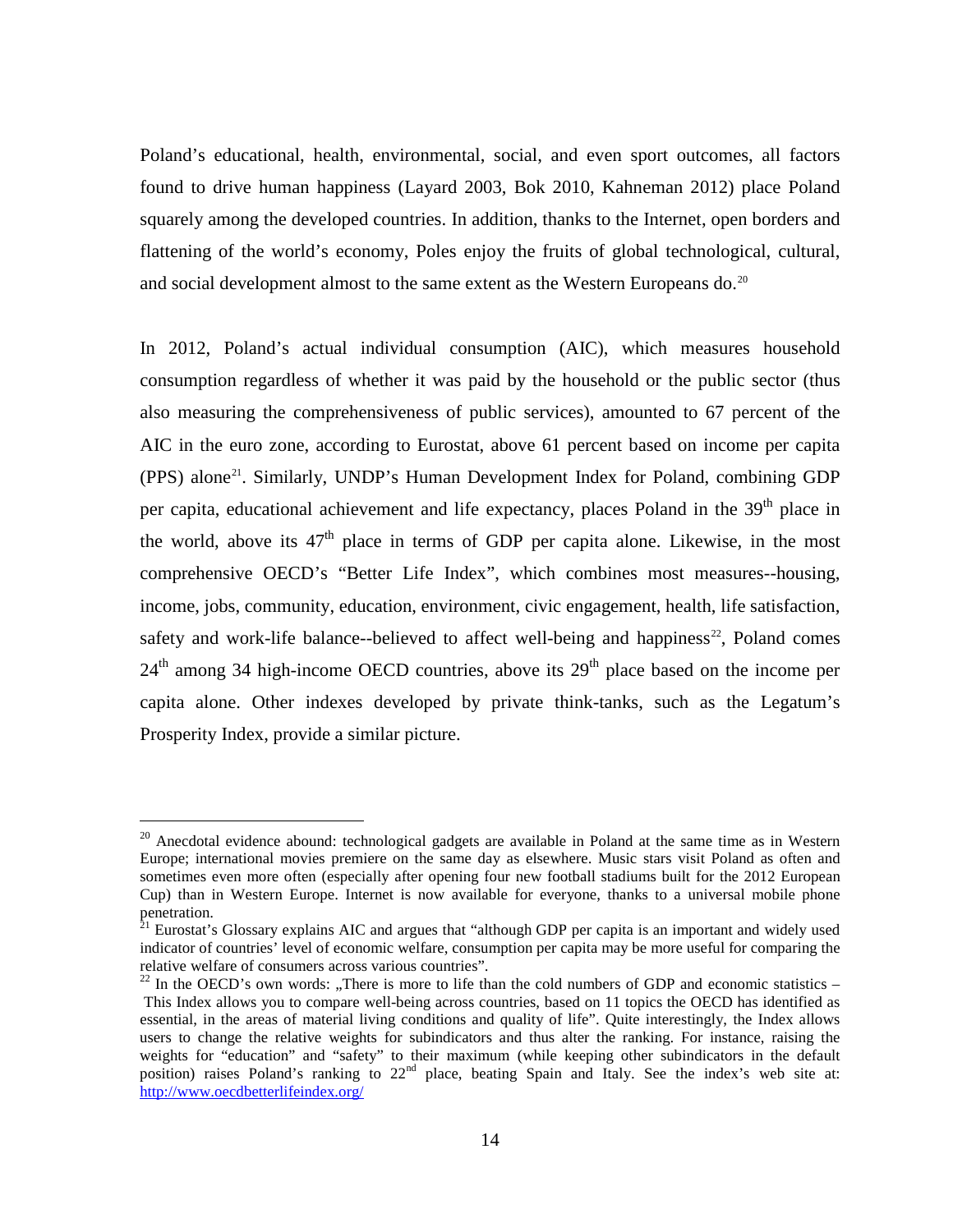In short, Poland's level of social well-being is much closer to Western Europe than what the level of income alone would suggest.

In terms of happiness, the most fickle of all categories, it also seems to have improved considerably from the depths of socialist malaise, as evidenced by domestic (Social Diagnosis 2013) and international sources (Eurofound, 2012). Poles seem to be happier with life than ever before on record (Figure 7).



**Figure 7: Life satisfaction in Poland, 1992-2013** 

Source: own calculations based on Social Diagnosis (2013)

#### **IV. THE PROJECTED FUTURE OF POLAND UNTIL 2060**

All long-term growth projections conclude that Poland will continue to grow faster than Western Europe and thus continue to converge at least until 2030. This would allow Poland to reach levels of relative income never experienced before of around 80 percent of the EU-15 average income by 2030.

First, the European Commission's 2012 Ageing Report (European Commission 2012) projects that during 2010-2060 Poland will be the second fastest growing economy in the EU, after Bulgaria. Poland's GDP per capita is to grow at an average rate of around 2.0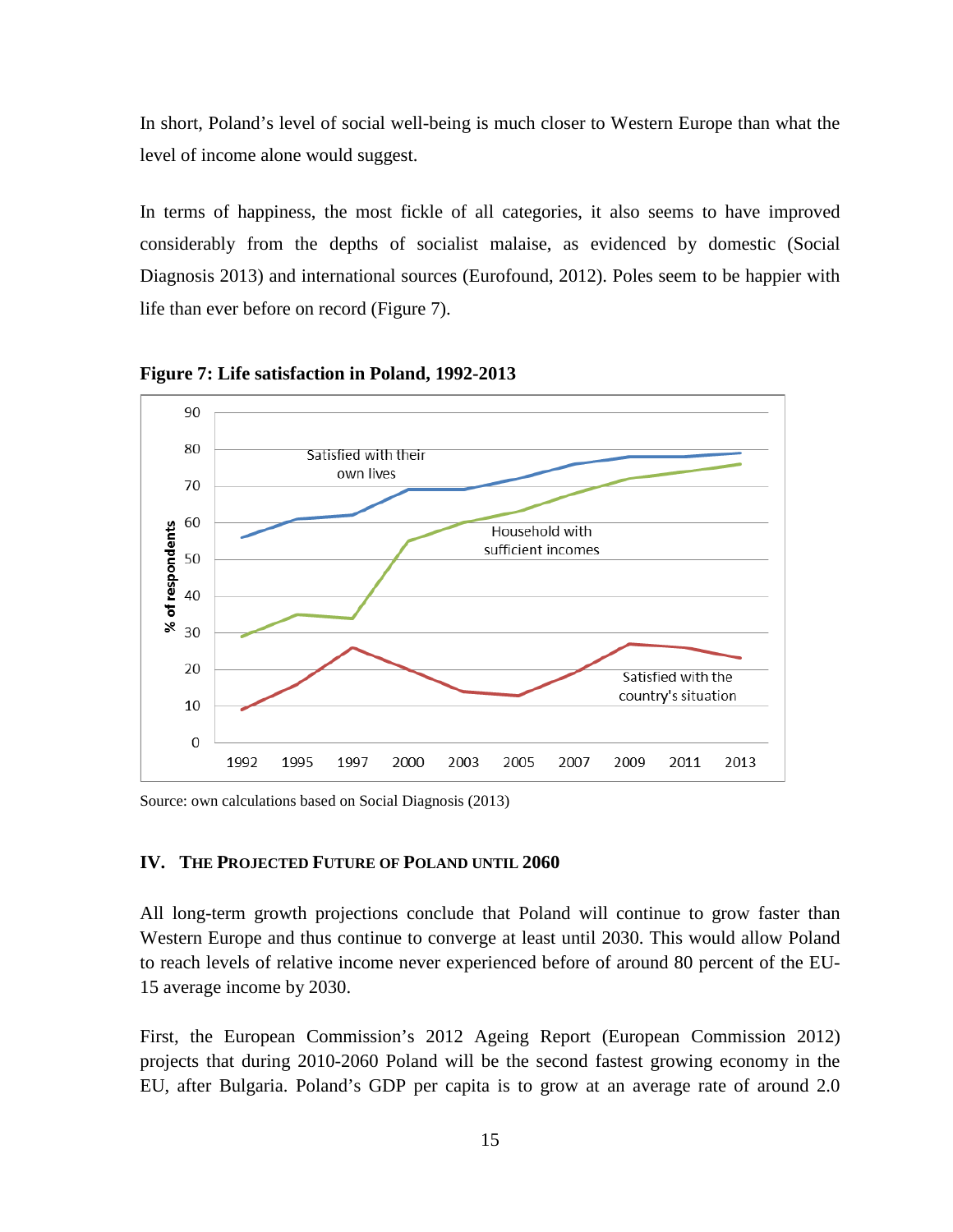percent year until 2030 and 1.8 percent on average until 2060, 0.5 percentage points faster than the average for the euro zone (Table 1). This would allow Poland to exceed 70 percent of the Western European level of income by 2030 and reach 75 percent in 2045. However, owing to negative effects of the projected demographic decline on economic growth, with population projected to fall from 38.2 million in 2012 to 32.6 million in 2060, Poland would fail to fully converge with Western Europe during the projected period.

| Country     | 2010-60 | 2020 | 2030 | 2040 | 2050 | 2060 |
|-------------|---------|------|------|------|------|------|
| <b>BG</b>   | 1,9     | 2,0  | 2,2  | 1,8  | 1,4  | 1,7  |
| <b>PL</b>   | 1,8     | 2,0  | 1,9  | 1,6  | 1,0  | 1,3  |
| EE          | 1,8     | 2,1  | 2,4  | 1,8  | 1,1  | 1,6  |
| <b>SK</b>   | 1,8     | 2,8  | 1,8  | 1,1  | 0,9  | 1,5  |
| LV          | 1,8     | 2,5  | 2,5  | 1,8  | 1,0  | 1,4  |
| <b>LT</b>   | 1,7     | 1,9  | 2,1  | 2,1  | 1,2  | 1,4  |
| CZ          | 1,6     | 1,6  | 1,8  | 1,5  | 1,2  | 1,5  |
| <b>RO</b>   | 1,5     | 1,6  | 1,7  | 1,5  | 1,1  | 1,2  |
| HU          | 1,4     | 1,5  | 2,1  | 1,4  | 1,2  | 1,3  |
| <b>EU27</b> | 1,4     | 1,5  | 1,4  | 1,4  | 1,4  | 1,6  |
| <b>EA17</b> | 1,3     | 1,4  | 1,2  | 1,2  | 1,4  | 1,6  |

**Table 1: Projected growth in GDP per capita in the new EU member states, the euro zone and the EU-27, 2010-2060, by decades.** 

Source: European Commission 2012.

Based on the same demographic projections, OECD (2012) predicts that Poland's GDP per capita will grow by 2.6 percent during 2011-2030 and by 1.4 percent during 2030-2060, resulting in GDP per capita rising to more than 70 percent of the eurozone's income level by 2030.

PWC, a consulting firm, is more optimistic. According to its growth model, Poland is projected to grow at an average rate of 2.5 percent per year until 2050, a much faster rate than what is projected for Germany, a benchmark economy for Western Europe (PWC 2013) (Figure 8). As a result, Poland's level of income would reach 83 percent of the German level by 2030 and then slowly grow to 87 percent by 2050. Assuming that Germany would continue to grow at least in line with the growth rate of the EU-15, this would translate into Poland's reaching 93 percent of the EU-15 average level of income by 2030 and 97 percent by 2050, virtually converging with the West.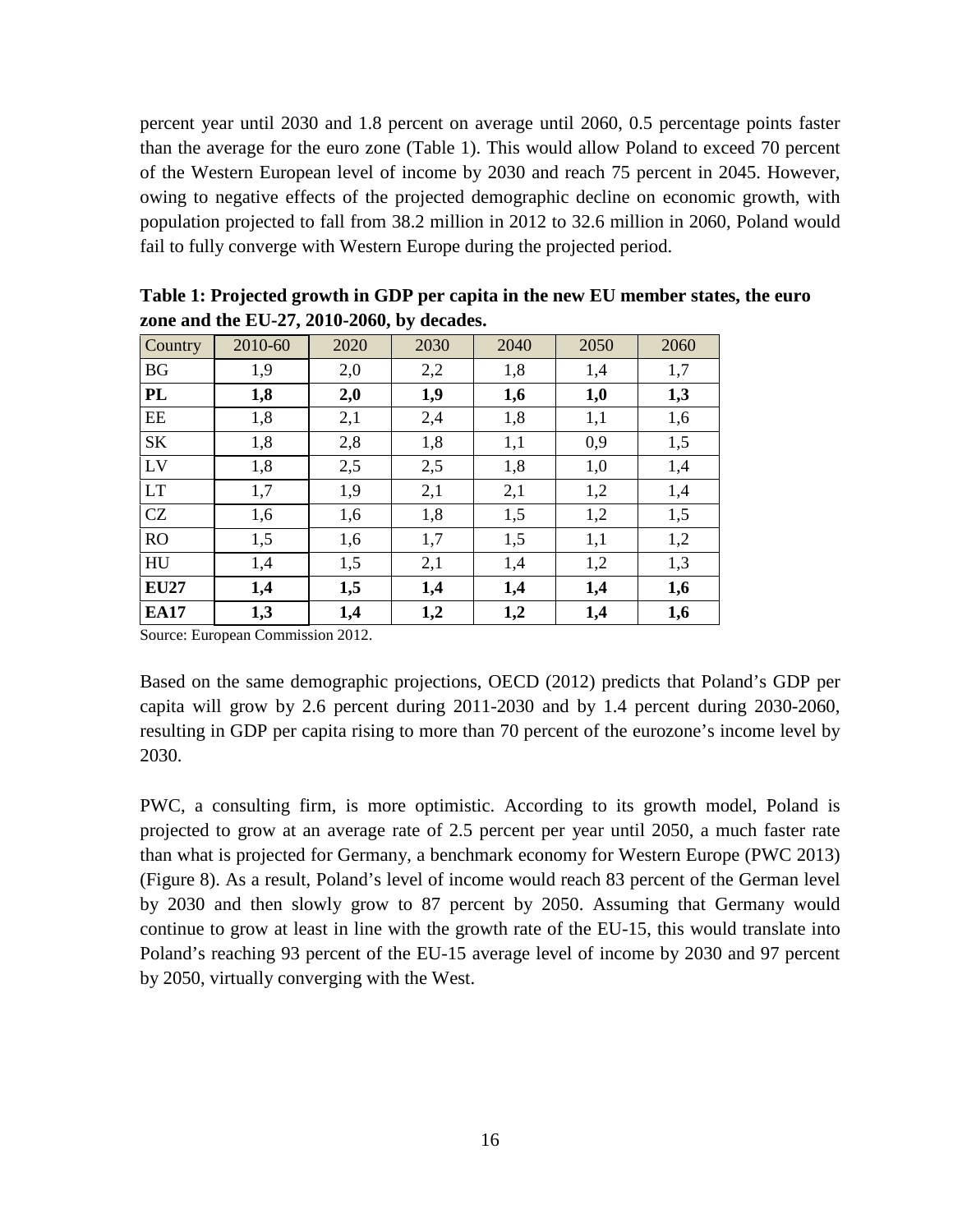

**Figure 8. Projected real GDP growth rates for Poland and Germany, 2012-2050.** 

Source: PWC (2013)

 $\overline{a}$ 

Similarly, Goldman Sachs, an investment bank, projects that by 2030 Poland and other countries of Central and Eastern Europe should grow by at least 2 percentage points per year faster than EU-15. By 2050, Poland's income per capita would only be 15% lower than in EU-15, but higher than in, for instance, Spain (Zsoldos and Zadornova 2008).

Before critically looking at these long-term projections, it is important to note that according to all the projected growth scenarios, by 2030 Poland's relative income would reach around 80 percent of the EU-15 level of income (roughly based on the average of all four projections), exceeding the highest historical level recorded in the  $16<sup>th</sup>$  century (which, as discussed earlier, ranged between 60-70 percent of the income level in Western Europe).<sup>[23](#page-18-0)</sup> The living standards and the level of well-being would be even closer to that in Western Europe than what income alone would suggest. Such achievement would herald the arrival of Poland's new Golden Age (Figure 9).

<span id="page-18-0"></span> $23$  In fact, given that income inequality in the past was much higher than today, with most income and wealth concentrated in the hands of a small elite, while the rest of the society barely survived, today's median incomes in Poland are already much higher than ever before. Clark (2007, p. 14) argues that "in in preindustrial agrarian societies half or more of the national income typically went to the owners of land and capital, in modern industrialized societies their share is normally less than a quarter".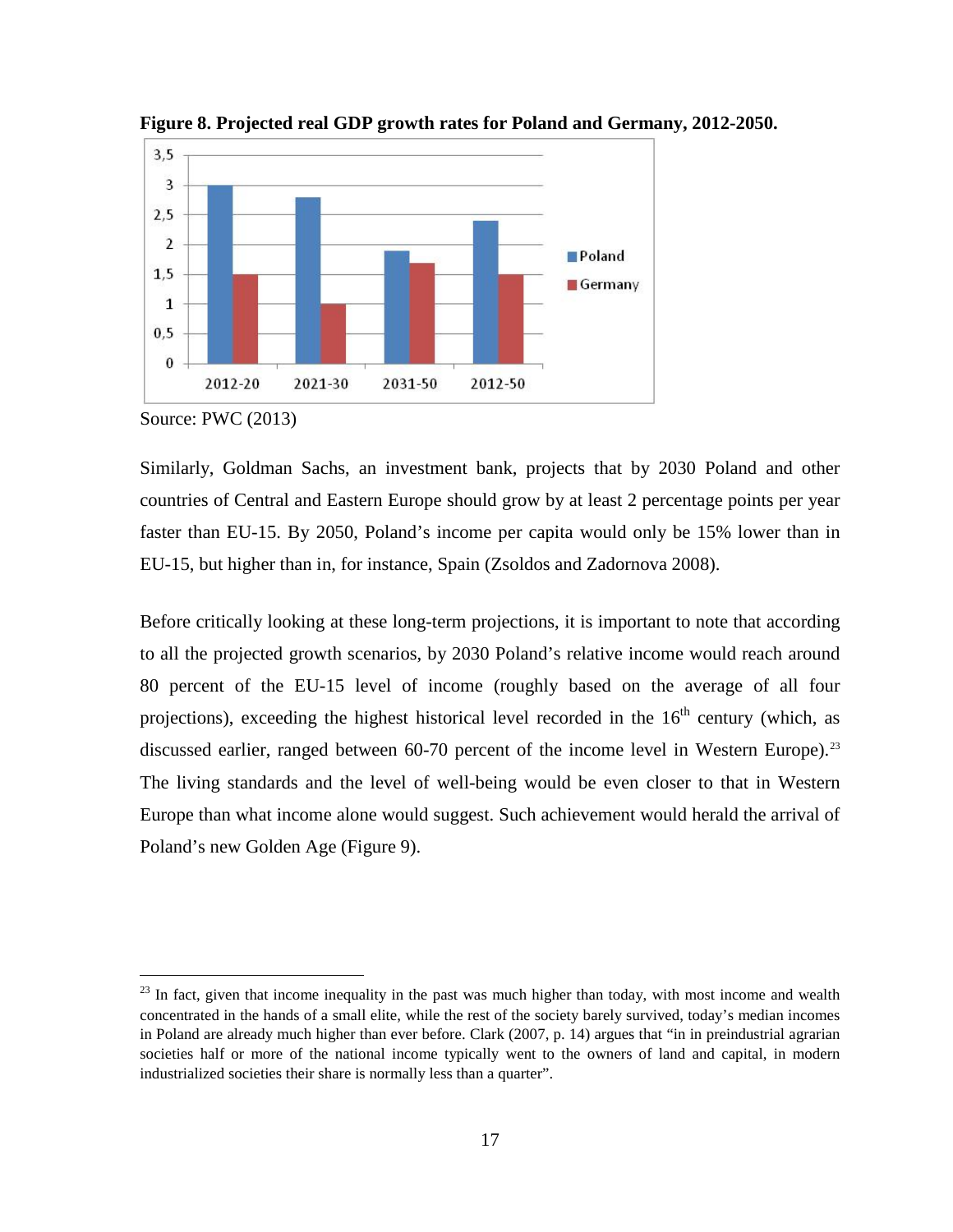

**Figure 9: Projected GDP per capita in Poland until 2030, EU15=100** 

#### *Upside risks to the projections*

There are strong reasons to believe that Poland's economic performance in the future may again surprise on the upside, as it repeatedly did in the past, including during the global crisis. The pace of Poland's convergence with the West could therefore actually be faster than projected by the forecasters, particularly the European Commission. Thus, Poland's new Golden Age would arrive even sooner. Let us look at the following arguments.

First, the European Commission's projection seems to be somewhat pessimistic. It assumes that the speed of Poland's convergence will slow dramatically already in the ongoing decade 2010-2020 to only 0.6 percentage points a year relative to the euro zone (Table 1). This stands in stark contrast to the fact that Poland's average speed of convergence in the last decade amounted to 3.3 percentage points a year. Even more importantly, during 2012-14 the pace of convergence is likely to amount to 1.7 percentage points a year, almost three times faster than the EC's projections (Figure 10). Given that the demographic decline is projected to start only after 2020, the major reason for the projected long-term growth slowdown (more

Source: own calculations based on Maddison (2010) and Eurostat, projections for 2013-2030 based on an average from the EC (2012), OECD (2012), PWC (2013) and Zsoldos and Zadornova (2008).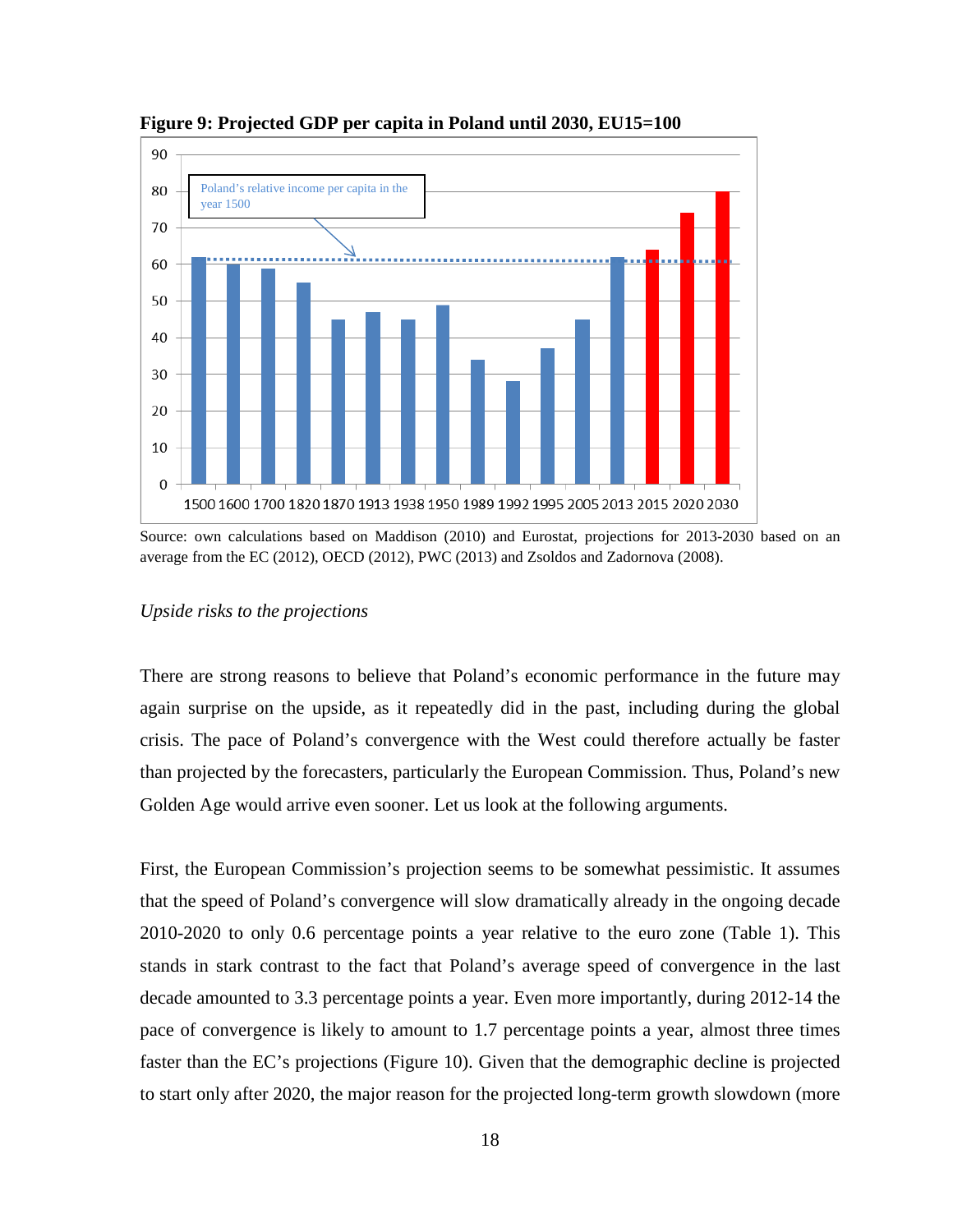on it below), it is not clear what would drive such a dramatic deceleration in the speed of convergence. Assuming that Poland's pace of convergence would slow to only 1.5 percentage points annually, with Poland's GDP per capita growing at 3 percent on average until 2020, Poland's income per capita relative to the euro zone would reach 70 percent by 2020, 8 percentage points more than in 2013.[24](#page-20-0) This is in line with Poland's National Development Strategy 2020, which assumes achieving 74-79 percent of the EU-27 level of income (69-73 percent of the euro zone level of income) in 2020.

**Figure 10: Speed of Poland's income convergence with the euro zone, actual versus projections, in %-points per year**



Source: Own calculations based on Eurostat and EC (2012). Eurostat projections for 2013 and 2014.

 $\overline{a}$ 

Second, the EC report assumes that Poland's pace of convergence will decline mostly owing to negative demographic trends. These show that because of population ageing and continued low fertility (at 1.4 in 2011, below the natural replacement rate of 2.1), Poland's working population will decline quite dramatically by more than 20 percent in the next forty years, undermining economic growth.

<span id="page-20-0"></span> $24$  To put it in perspective, Poland's GDP per capita relative to the euro zone increased by 18 percentage points during 2002-12, from 43 to 61 percent.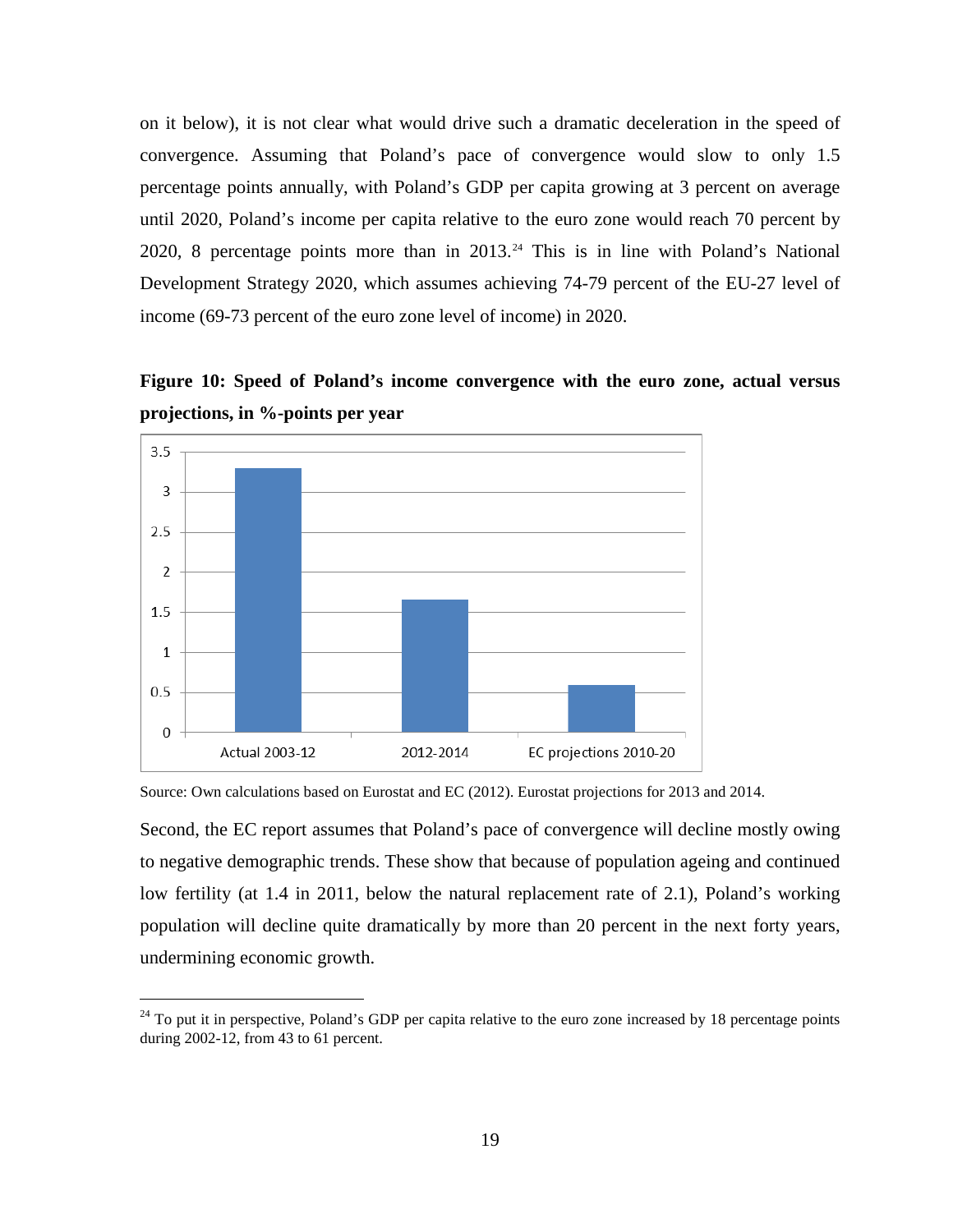However, demographic projections, while correct in a static scenario, are not likely to be correct in a dynamic scenario.

Specifically, and most importantly, demographic projections give no allowance for immigration, even though the past experience of developed countries strongly suggests that Poland is likely to become a magnet for immigration in the near future. This is especially so given the projected 3 billion increase in the global population by 2060 mostly in developing countries, who will be keen to emigrate, growing fatigue with immigration in Western Europe, and rising attractiveness of Poland in terms of the level of income and the quality of life, especially to culturally similar citizens of Eastern Europe (Ukraine, Belarus and Moldova). $25$ 

Rising income and quality of life in Poland could also, especially if supported by new policies on return emigration and repatriation, attract almost twenty million people of the Polish diaspora living abroad, including two million Poles, who emigrated to Western Europe after the EU accession (Ministry of Foreign Affairs 2013).

Increased immigration would not only upend the current demographic projections, but would also likely increase fiscal revenues, enhance innovation, and safeguard and/or increase competitiveness by helping to keep wage growth in line with growth in productivity (especially when the low saving and investment levels mitigate the potential for labor-saving investment).<sup>[26](#page-21-1)</sup> The latter would be particularly welcome when Poland joins the euro zone to avoid the erosion of competitiveness experienced earlier by Southern Europe.

<span id="page-21-0"></span><sup>&</sup>lt;sup>25</sup> Migration from these countries is already happening: Brunarska, Grotte and Lesinska (2012) quote studies, which estimate that there are 250-300 thousand Ukrainians working in Poland, legally and illegally.

<span id="page-21-1"></span> $^{26}$  To give an example, if Poland started to attract as many immigrants as the Czech Republic during 2005-2010, its immigrant population would be growing by 250 thousand a year (or 5 million in the next 20 years), wreaking havoc to all demographic and economic growth projections.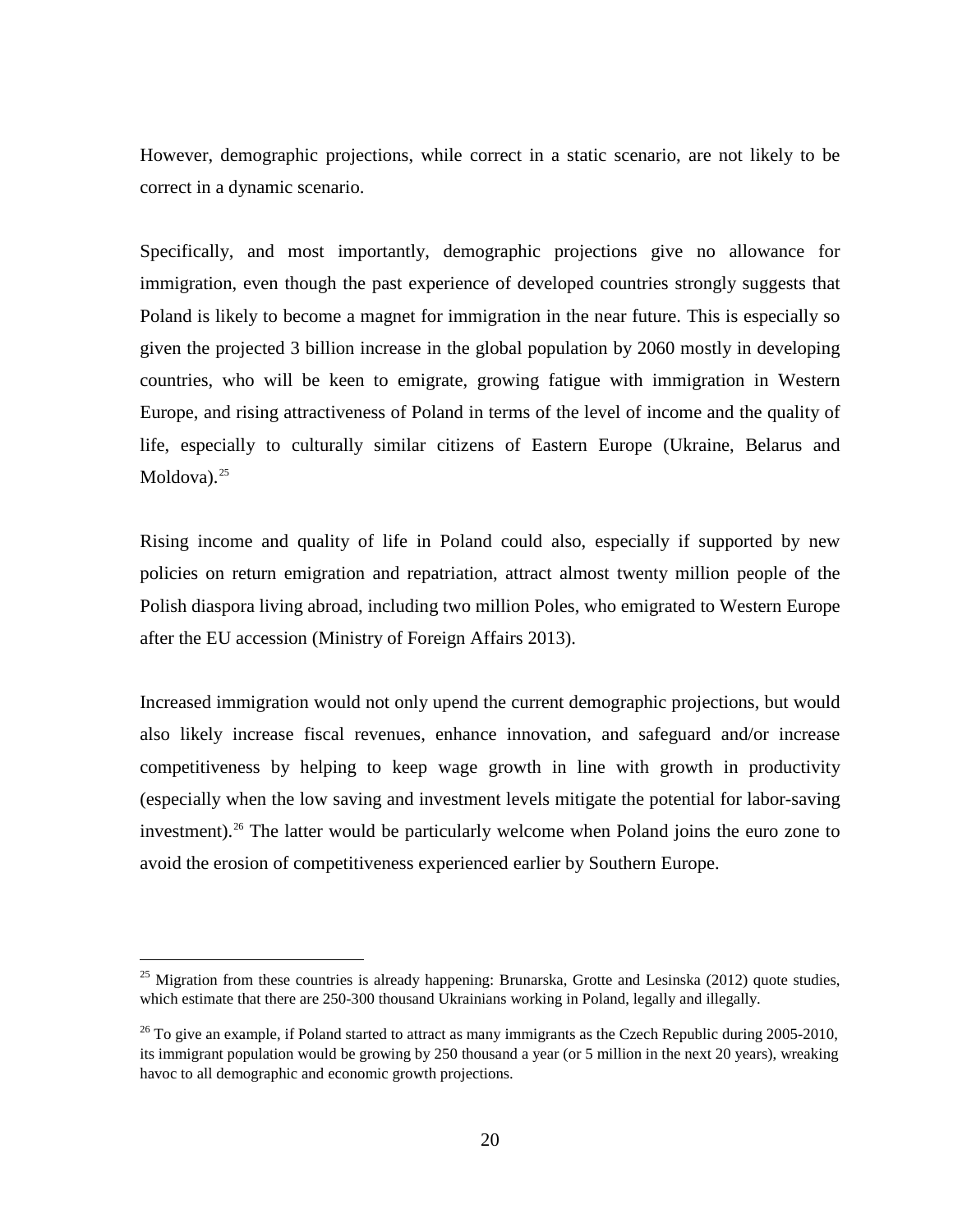Today, Poland is a clear outlier in terms of inflows of migration. Foreign born population in Poland is barely existent, representing only 1.8 percent of total population, considerably below the EU-27 average of 6.5 percent, as well as below its regional peers, Czech Republic (3.7 percent) and Hungary (4.7 percent) (Figure 11). If Poland followed the footsteps of Portugal, Greece or Slovenia, and there are no clear reasons why it would behave any differently from them, within the next decade or so it should attract additional immigration of around 6-9 percent of total population or almost 3 million of new inhabitants.

**Figure 11: Share of foreign born population as percent of total population relative to income per capita, 2011-2012** 



Source: Own calculations based on Eurostat

Third, economic growth models underestimate the historical importance of Poland's accession to the European Union in 2004, especially as a long-term anchor for the rule of law, secure property rights, high quality of institutions, political and social stability, and- thanks to NATO membership--also military security, which Poland has sorely missed throughout its history. All these factors are widely believed to undergird long-term economic growth (Landes 1998, North 2005, Acemoglu, Johnson and Robinson 2005). EU membership is especially valuable, as it limits the scope for growth-damaging populist economic policies,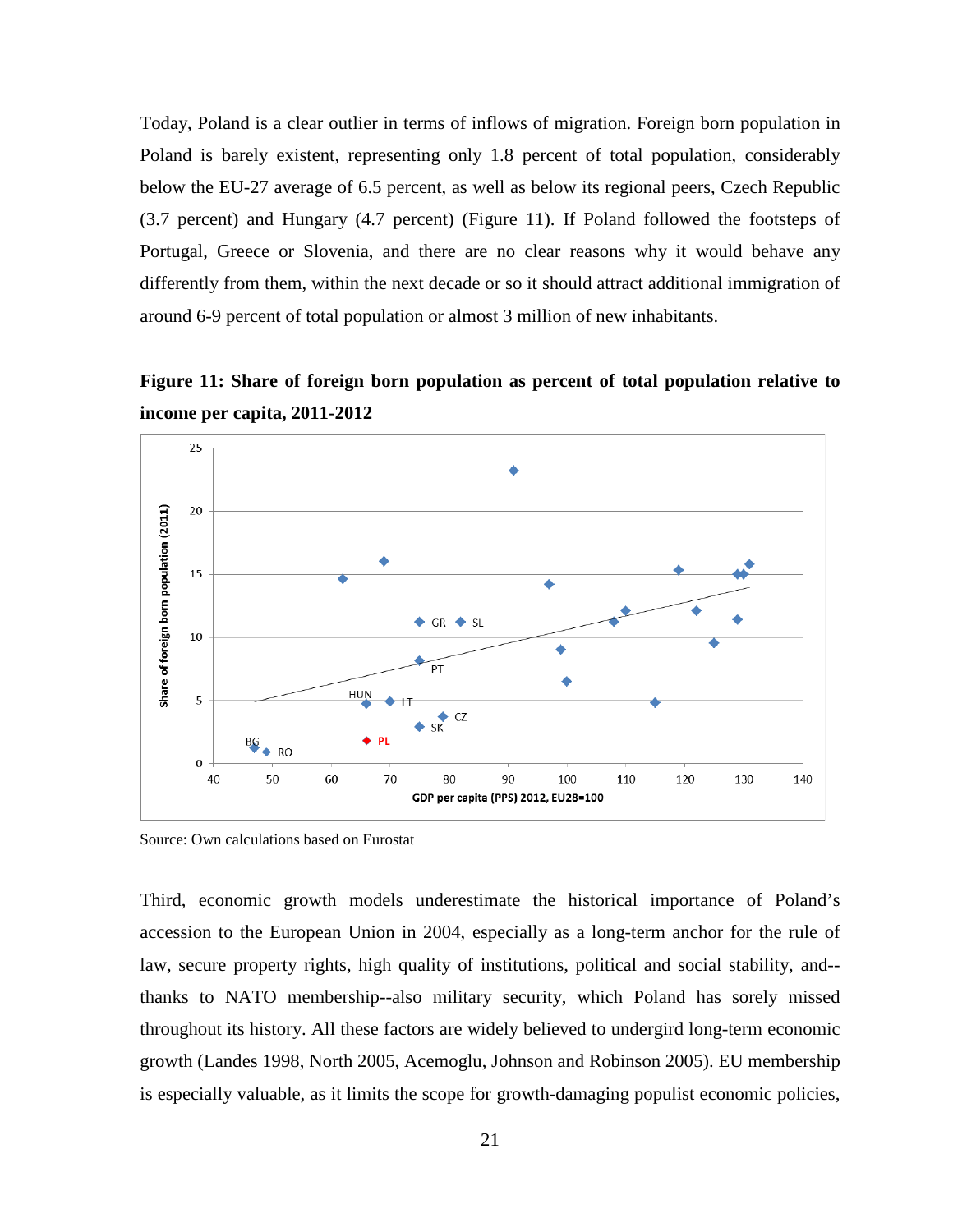which—as abundantly shown in many other countries in the past—are ultimately the biggest danger to long-term growth<sup>[27](#page-23-0)</sup>. For instance, it is quite difficult or almost impossible for an EU member state to undermine the independence of the central bank, discriminate against imports from other member states, or provide undue advantage to local business interests. The rule of law is also firmly established, as any breaches of the rule of law could be invalidated by the European Court of Justice, whose decisions are legally binding in member countries. The last decade has already shown that the institutional straitjacket and EUsupervised rule of law largely works.

Fourth, economic growth models tend to also underestimate the unprecedented improvement in the quality of education in Poland. Today, almost 60 percent of young adults (aged 18-24) in Poland are enrolled in tertiary education, the second highest ratio among the OECD countries, and up from only 35 percent in 2000 (Figure 12) and around 10 percent in 1989 (Inglot-Brzek 2012). The stock of people with tertiary education increased from only 6.5 percent in 1988 to almost 25 percent in 2012 and will continue increasing, eventually reaching 60 percent when the current generation will fully replace older generations. The quality of education is also high: according to OECD PISA ranking which measures functional literacy of 15-year olds, Poland was ranked in the  $14<sup>th</sup>$  place overall among all the developed OECD countries, beating Germany, France and the United States (OECD PISA 2011). This was achieved despite the fact that Poland spends less than half on education per student in PPP terms than its more developed peers (OECD 2013).

<span id="page-23-0"></span> $27$  Lin (2009), among many others, argues that in the long-term the quality of economic policymaking is ultimately more important than geographical location, natural endowments, or the quality of institutions.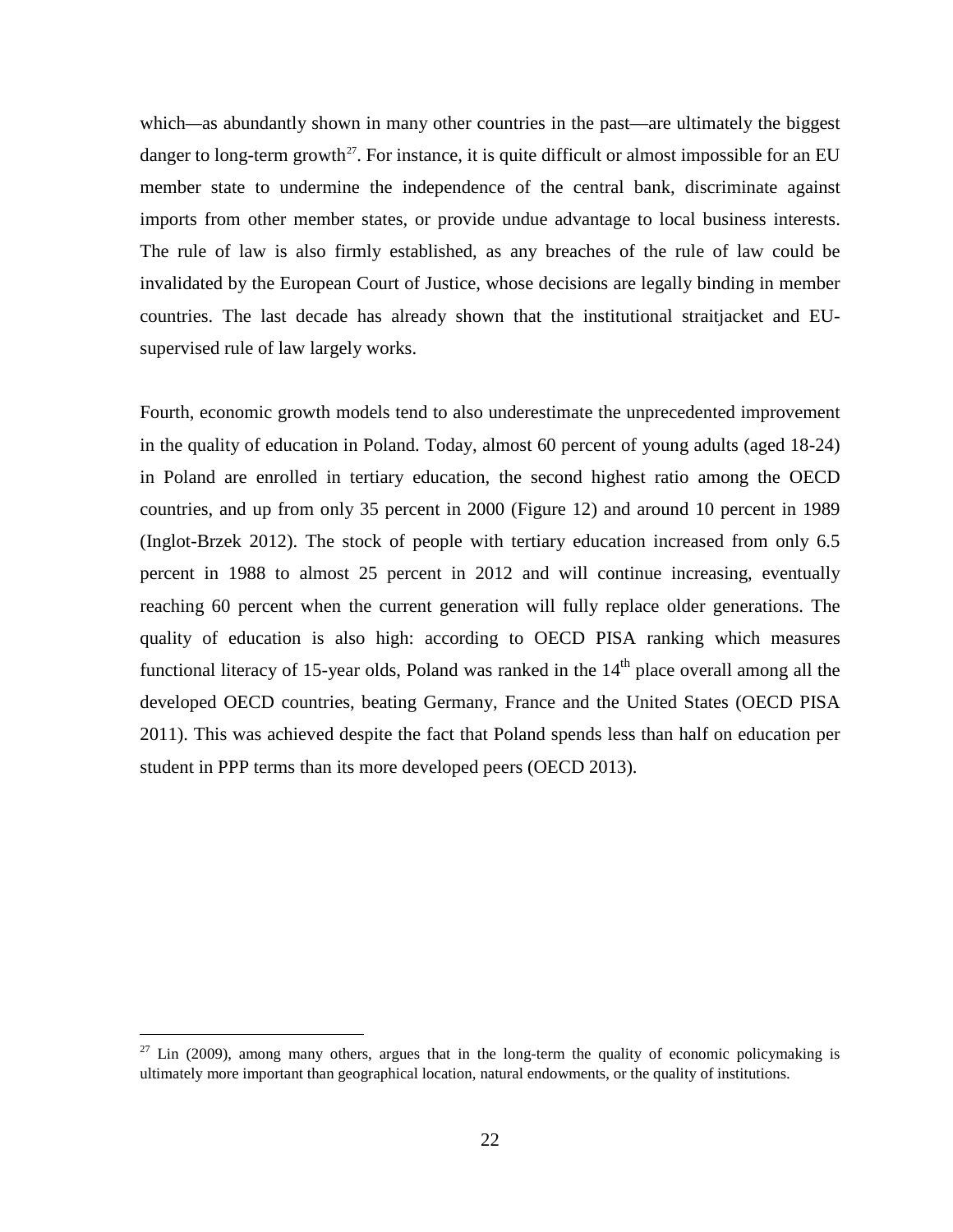

**Figure 12: First-time tertiary education graduation rates, 1995/2000 and 2011, in percent**

Note: Tertiary-type A university education. Year 2000 instead of 1995 for Poland, UK, Australia and Ireland. Source: based on OECD (2013, chart A3.2)

Fifth, Poland will continue to receive historically unprecedented support from the EU Structural Funds, boosting growth by up to 1.0 percentage points a year until at least 2020.<sup>[28](#page-24-0)</sup> In the next EU financial perspective 2014-2020, Poland will be the single largest beneficiary of EU funds, receiving around 106 billion euro (in 2011 prices, including payments under the EU's Common Agricultural Program, CAP), equivalent to more than 2 percent of GDP a year. This new EU budget support will in fact exceed the value of the post-Second World War Marshall Plan for Europe, which Poland missed for political reasons, worth around 85-

<span id="page-24-0"></span><sup>&</sup>lt;sup>28</sup> Poland's Ministry of Regional Development (2013) estimates that in 2012 EU funds have increased Poland's growth by 0.8 to 1.1 percentage points, raising the level of GDP relative to the non-EU accession scenario by 6.2-16.1 percent. In 2013, the growth contribution is projected to amount to 1.2-2.1 percentage points and to around 0.7 percentage points in 2014-15.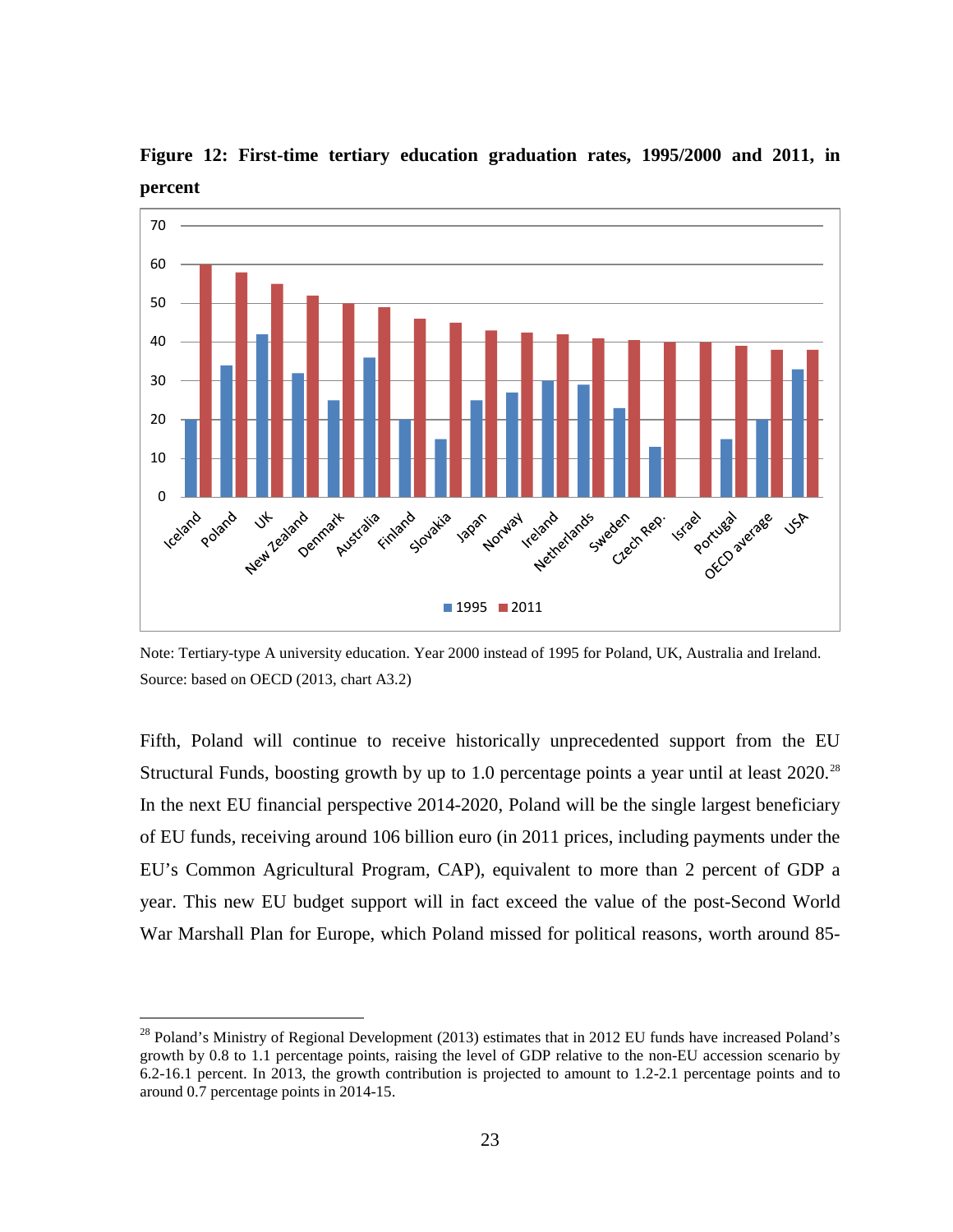90 billion euro in today's prices.<sup>[29](#page-25-0)</sup> Further, although smaller, funds will also be available during the next EU budget perspective 2020 onwards. The EU funds will continue to spur the most productive investments in infrastructure, human capital, innovation and ICT.<sup>30</sup> Poland will hence remain one of the largest construction sites in Europe, with new infrastructure that Poland has never had before and that it could not have afforded on its own. For example, Figure 13 shows the unprecedented improvement in the road infrastructure in Poland in the last decade: between 2000 and 2013 the length of highway and express roads has increased fivefold.<sup>[31](#page-25-2)</sup> These investments, together with further large outlays on the highway, railway and—most importantly—broadband network will spur economic growth for decades to come.[32](#page-25-3) If Poland has managed to become Europe's growth champion without good roads, railways and broadband, would it not continue to grow fast with them?

In addition, Poland's convergence will be supported by further integration of the EU markets, especially in the service sector, helping Poland to benefit from its low cost, but high quality of services, and introduction of free trade zones with countries like the neighboring Ukraine, which will favor Poland more than other EU members. On the whole, ever closer integration of Europe will continue to be a blessing for Poland.

<span id="page-25-0"></span><sup>&</sup>lt;sup>29</sup> Calculated as the original cost of around \$13 billion times inflation from 1950/51 until 2012 based on  $\frac{http://www.usinflationcalulator.com/}{http://www.usinflationcalulator.com/}$  and divided by the current US\$/euro exchange rate.

<span id="page-25-1"></span> $\frac{30}{30}$  Although there may be some doubts as to the efficiency of some of the EU-financed spending, especially on innovation (World Bank 2012).

<span id="page-25-2"></span> $31$  Poland actually never had a good road infrastructure: Osęka (2011) argues that in 1939 in Poland only 7% of all roads were modern, paved with asphalt or concrete, and suitable for automobile use, out of the total of 340,000 kilometers. This compares with 100% in Denmark, 90% in France, 70% in Germany and more than half in Czechoslovakia. In addition, all good roads in Poland were only single lane, not two-lane highways. There was not a single modern road connecting any two major cities. The average travel speed was about only 40 km per hour.

<span id="page-25-3"></span><sup>&</sup>lt;sup>32</sup> See also an entertaining animated account of changes in the highway infrastructure in Poland between 1932 and 2012: http://pl.wikipedia.org/wiki/Plik:Historia budowy autostrad i dr%C3%B3g ekspresowych.gif and plans until 2016: [http://stadiony.klszarak.org/scc\\_a\\_s.swf](http://stadiony.klszarak.org/scc_a_s.swf)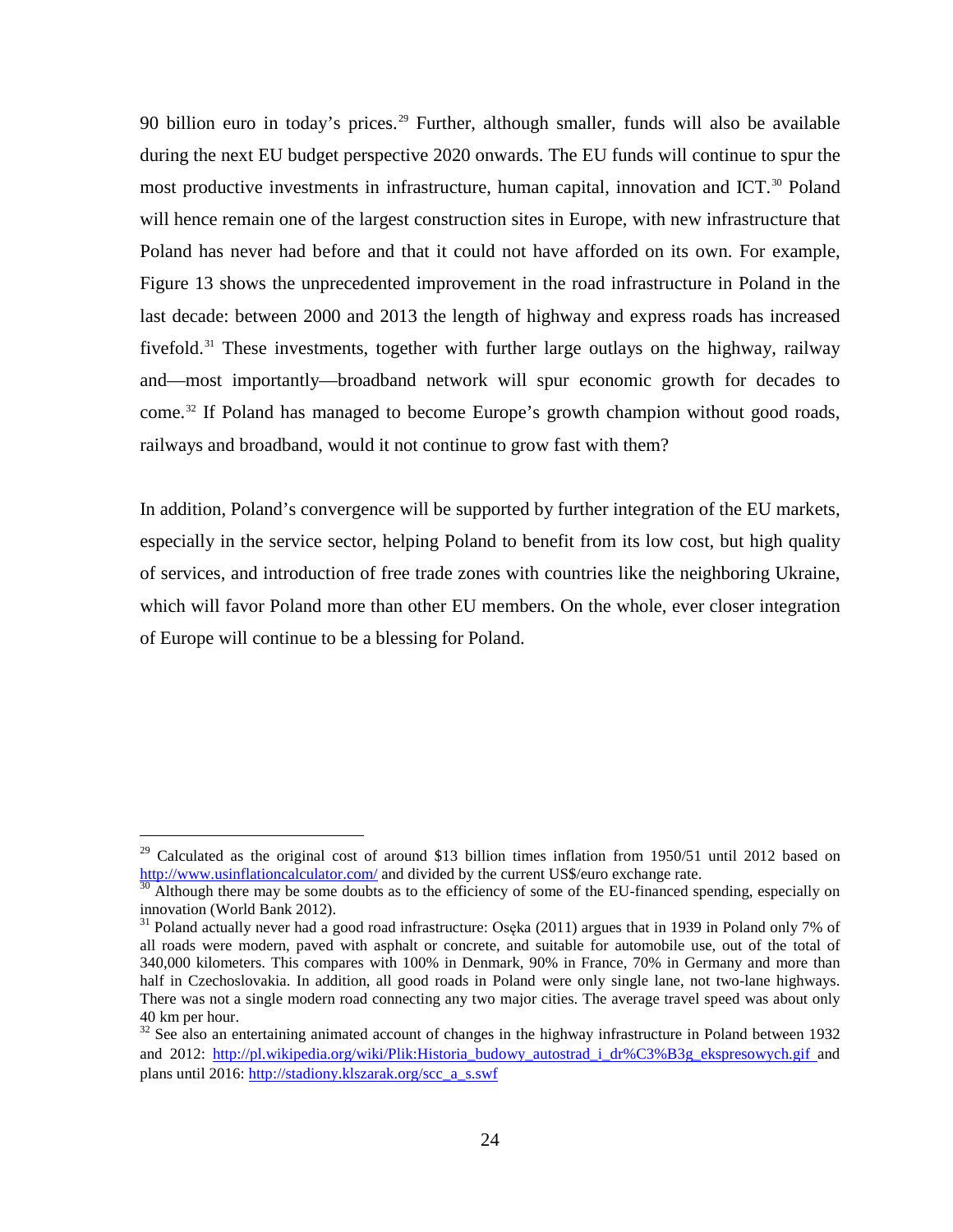



Source:<http://pl.wikipedia.org/wiki/Plik:PL-Motorways-pl.svg>

 $\overline{a}$ 

Sixth, growth models are blind towards soft, but nonetheless critically important factors such as culture, values or the determination to get ahead and catch up with the West.<sup>[33](#page-26-0)</sup> Specifically, growth models compare oranges to apples when they do not reflect the fundamental difference in Poland between the old, post-Soviet generation and the new, European generation in terms of work ethos, command of English, personal integrity, entrepreneurship, educational aspirations, social trust, openness, internet use or civic engagement $34$ .

The old, 50+ generation has throughout their lives acquired skills, which allowed them to survive under communism, but have proven difficult to thrive in capitalism. Kafkaesque

<span id="page-26-0"></span><sup>&</sup>lt;sup>33</sup> Landes (1998), North (2005) and Clark (2007) among others emphasize the importance of culture, values and the social environment for long-term economic growth. As Albert Einstein said, "not everything that counts can be counted, and not everything that can be counted counts."<br><sup>34</sup> Crunching numbers in growth models without adjusting for the generational difference could be likened to

<span id="page-26-1"></span>comparing old Soviet and American computers: the same name, but quite a difference in performance.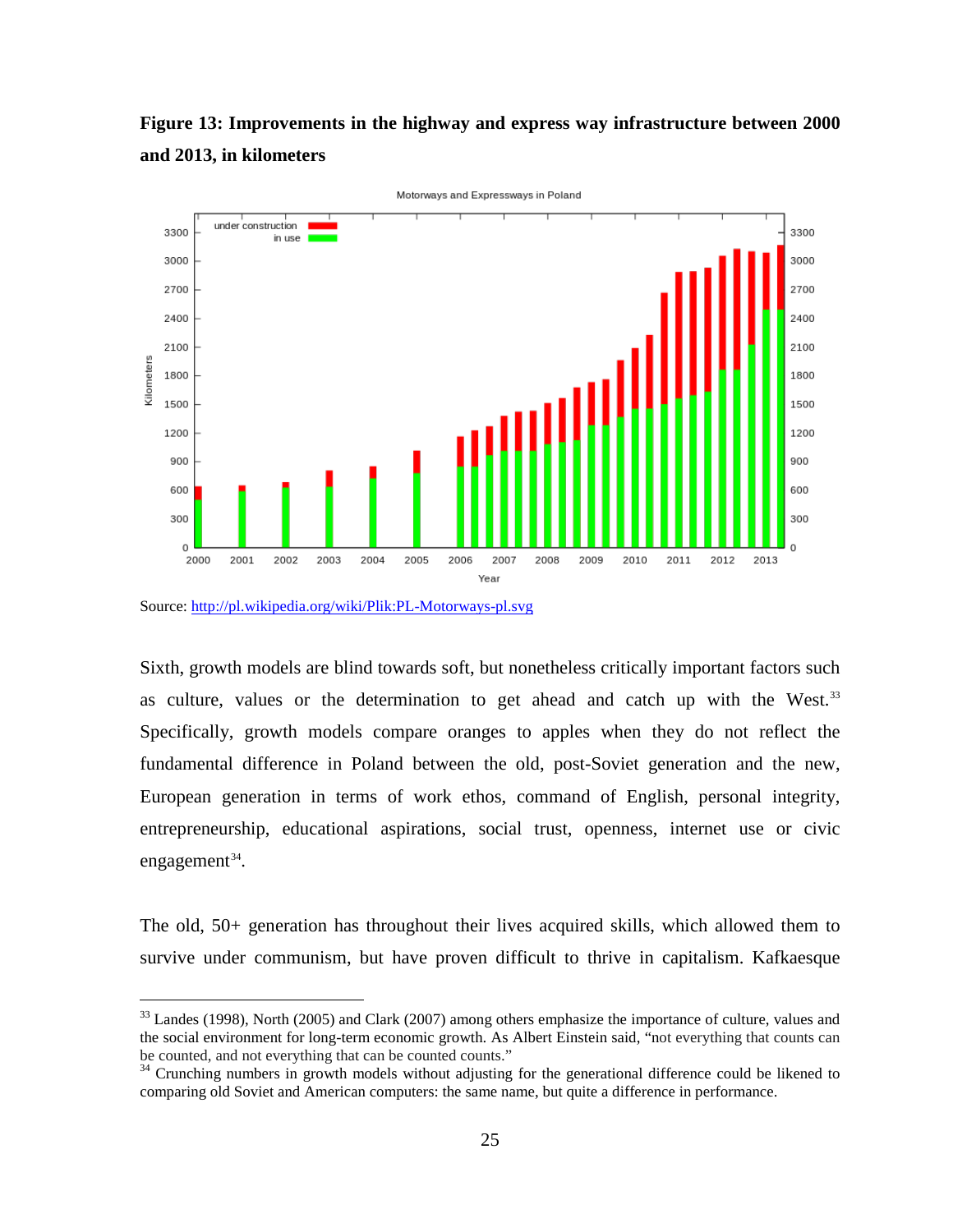incentives, lack of innovation, acceptance of mediocre quality, lack of focus on customer service and satisfaction, and a guarantee of employment promoted a skill set and mentality that are not the same as those needed today in modern European capitalism.<sup>[35](#page-27-0)</sup> The work ethos also suffered, following in the footsteps of earlier generations.<sup>[36](#page-27-1)</sup>

In turn, the young generation of Poles today is probably the most competitive Polish generation ever. Anecdotal and formal evidence (Social Diagnosis 2011, 2013, Boni 2011) suggests that the new generation is more materially motivated, more assertive, and more focused on success than the old generation. It is also much more travelled, cosmopolitan, urban, open-minded and European. It is also significantly better educated: only 13 percent of the generation aged 55-64 has tertiary education relative to 39 percent for those aged 25-34, one of the largest differences among the OECD countries (OECD 2013). The new generation is also widely perceived to be among the most productive and hard working in Europe, in reversal of old stereotypes.<sup>[37](#page-27-2)</sup>

In addition to all these factors, Poland's growth is also likely to be supported by the low level of social inequality and high social mobility<sup>[38](#page-27-3)</sup>, the planned adoption of the euro<sup>[39](#page-27-4)</sup>, diversified exports (with no single industry representing more than 10 percent of total exports), strong economic links with Germany, and a healthy, utility-like banking sector. Moreover, Poland

<span id="page-27-1"></span><span id="page-27-0"></span><sup>&</sup>lt;sup>35</sup> As the old saying under communism went, "we pretend to work, they pretend to pay us".<br><sup>36</sup> Post-1945 attitudes to work were in fact not much different than those before 1945: Jacob (1826, p. 30, 65, 79-80) argues that XIX century Polish serf farm workers tended to be negligent, lazy, and drunken, arguably because of lack of incentives to be productive when providing services to their noble masters for free. The latter, in turn, looked down on any sort of business as not in line with their social status. Involvement in commerce "would be treated by others as having lost their caste and descended to a lower rank of society" (Jacob 1828, p. 79). As a result, the commanding heights of the Polish economy were occupied by foreigners or by the Jewish minority (Jacob, ibid.). These anti-business attitudes among the gentry largely persisted until 1939, undermining Poland's growth and convergence. Turnock (2006, p. 10) argues that before the Second World War "the contributions of the aristocracy to modernization were seen more through military service and administration than through enterprise". Morawski (2011) adds that during the  $15<sup>th</sup>$  and  $16<sup>th</sup>$  century nobility could be forfeited if a nobleman was engaged in "city activities", trade and business. The law was repealed in 1775, but the social stigma of being pro-business remained.

<span id="page-27-2"></span> $37$  See, for instance, The Economist, "Another kind of health tourism", June 8, 2013, arguing that "the first thing Polish immigrants brought to Britain (…) was an admirable work ethic".

<span id="page-27-3"></span> $38$  As regards some anecdotal evidence for social mobility, hardly any of the leading economic policy makers in Poland in the last 25 years has come from a privileged social background.

<span id="page-27-4"></span><sup>&</sup>lt;sup>39</sup> According to pre-euro crisis estimates of Schadler et al. (2006) and the National Bank of Poland (2009), owing to higher trade, higher investment, lower risk premia, and the elimination of currency exchange costs, adoption of the euro would increase GDP growth in Poland by between 0.3 and 0.7 percentage points annually.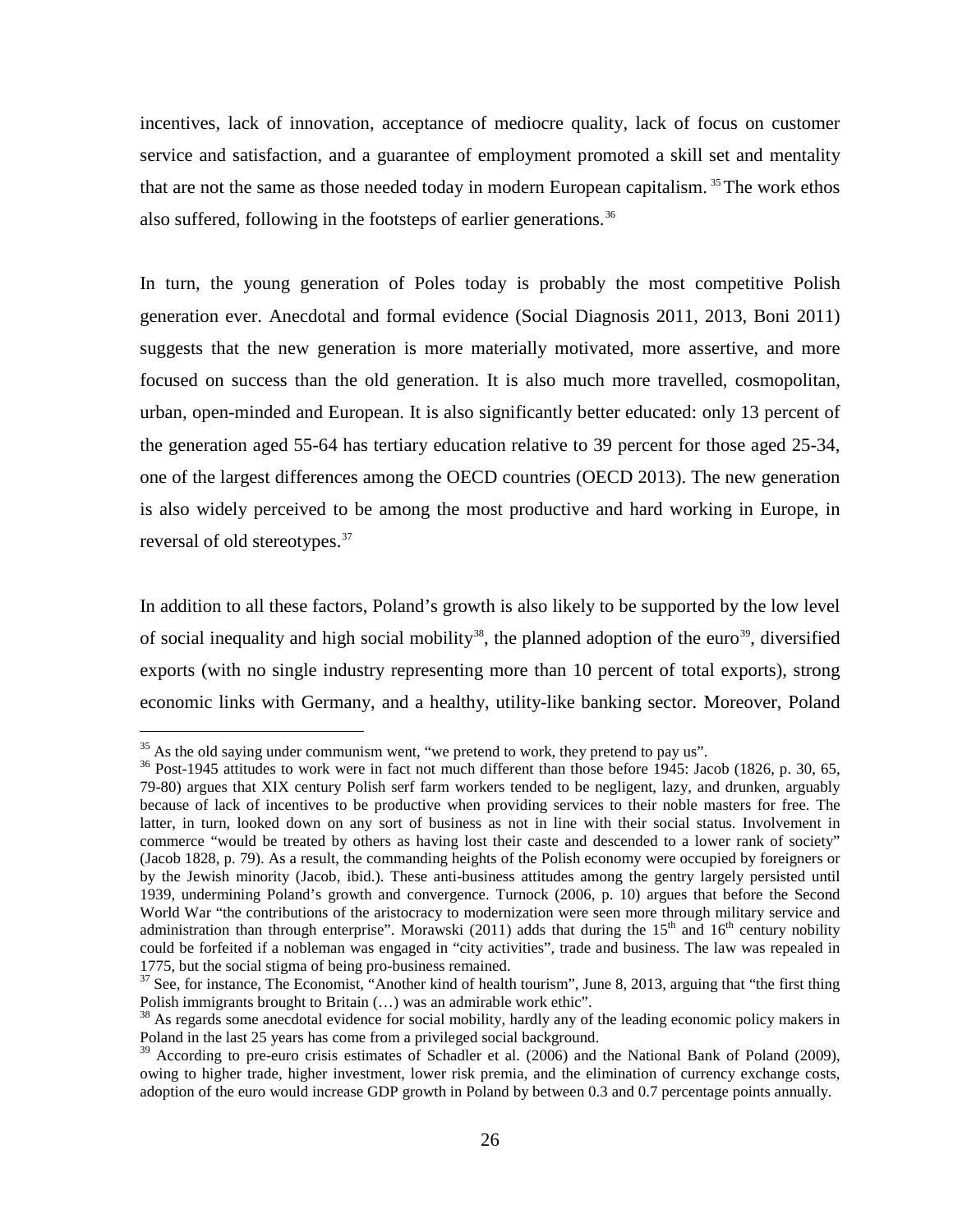could also benefit from the recently discovered large deposits of shale gas, which could ensure its energy independence. It is also less exposed to the potentially negative effects of global warming (World Bank 2013).

Finally, Poland seems to have already avoided the "middle-income trap". The concept, developed by Gill and Kharas (2007), is based on a finding that growth in many developing countries slows and convergence falters when they reach a middle-income status as the simple growth reserves largely based on cheap labor dissipate. While the very existence of the trap is disputed (The Economist, 2013b), the good news is that Poland, with an income of \$21,000 PPP per capita in 2012, seems to have already passed the "trap", which Eichengreen, Park and Shin (2013) estimate may exist in countries with an income level per capita at around \$15,000-16,000 PPP. In addition, Poland is already considered a "high-income" country by the OECD and the World Bank, as mentioned earlier.

#### *Downside risks*

Granted, economic projections for Poland also face a number of downside risks, which could slow the speed of convergence. These include low saving and investment rate, low level and low efficiency of spending on innovation, low labor participation rate, still rather unfriendly business climate or a low level of social trust.

As regards saving and investment, Poland does not save enough to support high investment rates and to insulate the economy from future crises by lessening reliance on import of foreign capital, especially of the fickle portfolio capital. Countries that have successfully caught up with developed countries, mostly in Asia, saved and invested on average more than 30% of GDP (World Bank 2008). However, Poland's saving and investment rate is much lower: during 2004-2011, the average saving rate amounted to only 17% of GDP, while investment to only 21% of GDP, below the EU average and most regional peers (Geodecki et al. 2013).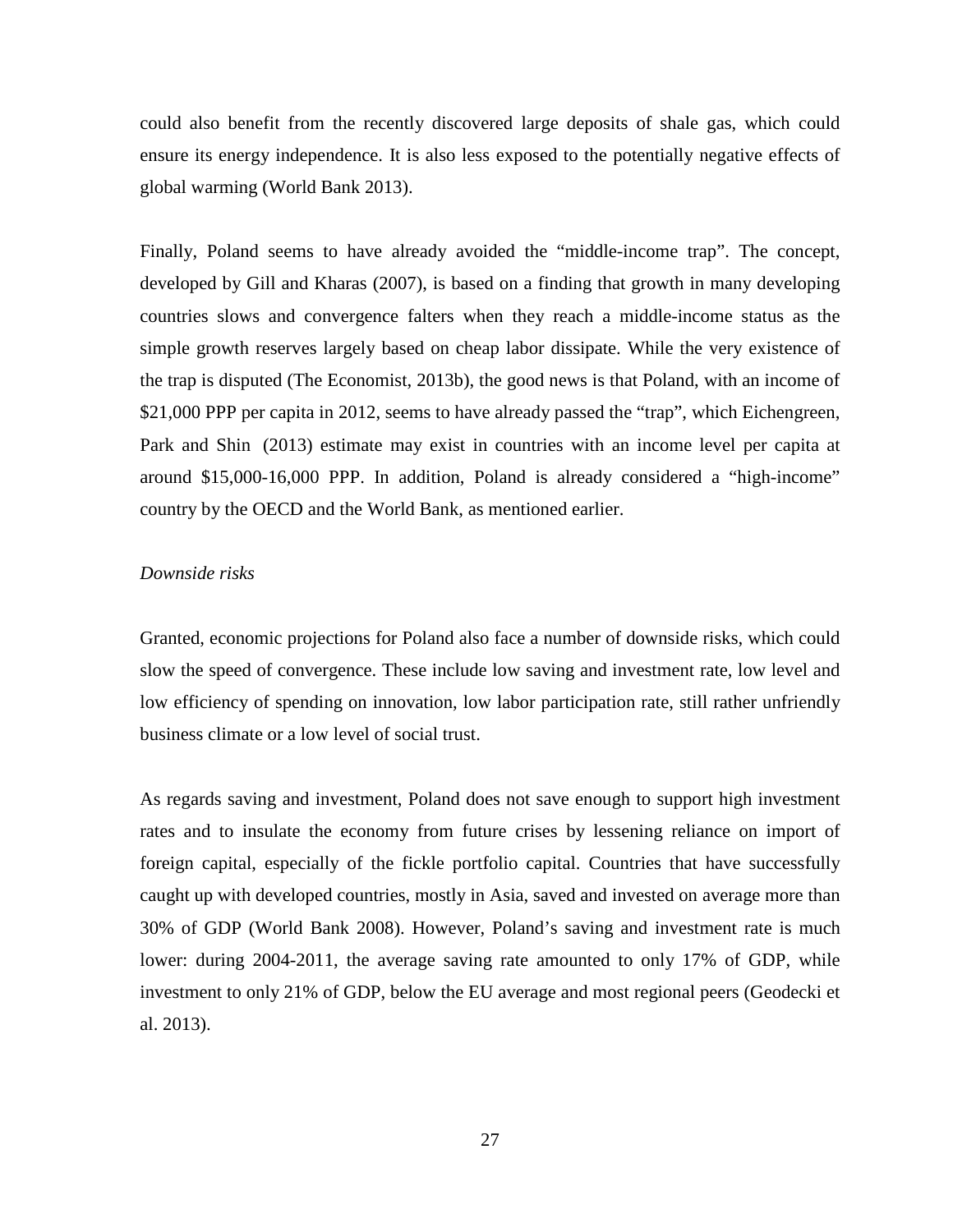The low level and efficiency of spending on innovation and R&D is also an issue. Despite a significant rise in EU-financed spending supporting public and private R&D effort, investment in R&D in 2012 increased to only 0.7 percent of GDP, much below the EU average. The private sector spent less than one-third of the total amount, in contrast to Western Europe, where the roles of the private and public sector in R&D spending are reversed. Even more worryingly, whatever is spent on R&D and innovation does not seem to translate into increased output of innovative products and services (World Bank 2012). As a result, Poland continues to lag behind most EU countries in innovation rankings. For instance, the 2013 Innovation Union Scoreboard classifies Poland only in the  $24<sup>th</sup>$  place in the EU-27 in terms of the overall innovation performance.

Finally, despite much recent progress, the business climate is still far from friendly. While Poland has managed to become the fastest reformer worldwide in the World Bank's Doing Business 2013, it is nonetheless still classified in the  $55<sup>th</sup>$  place overall, below the EU average.

While it is not clear to what extent all these risks could negatively affect the growth rate in the long-term, notably since they have not prevented Poland from becoming the European growth champion in the last twenty years, it would still be pragmatic to base economic policy on the assumption of the unfolding of a worst case scenario and focus on mitigating the downside risks to growth. [40](#page-29-0) Such economic policy could be based on a re-adjusted growth model, such as the "Warsaw Consensus" recommended by Piatkowski (2011), which inter alia argues for increasing domestic savings, raising the employment rate, enhancing innovation, controlling real exchange rate appreciation, diversifying exports and maintaining largely conservative financial sector supervision, while increasing focus on policies to promote well-being and happiness, going beyond GDP only.

<span id="page-29-0"></span><sup>40</sup> See also IMF 2013, World Bank 2011, 2012, Gill and Raiser 2012, OECD 2012, Geodecki et al. 2013, Social Diagnosis 2013, and Van Ark and Piatkowski 2009 for additional discussion of the growth challenges facing Poland and policy recommendations.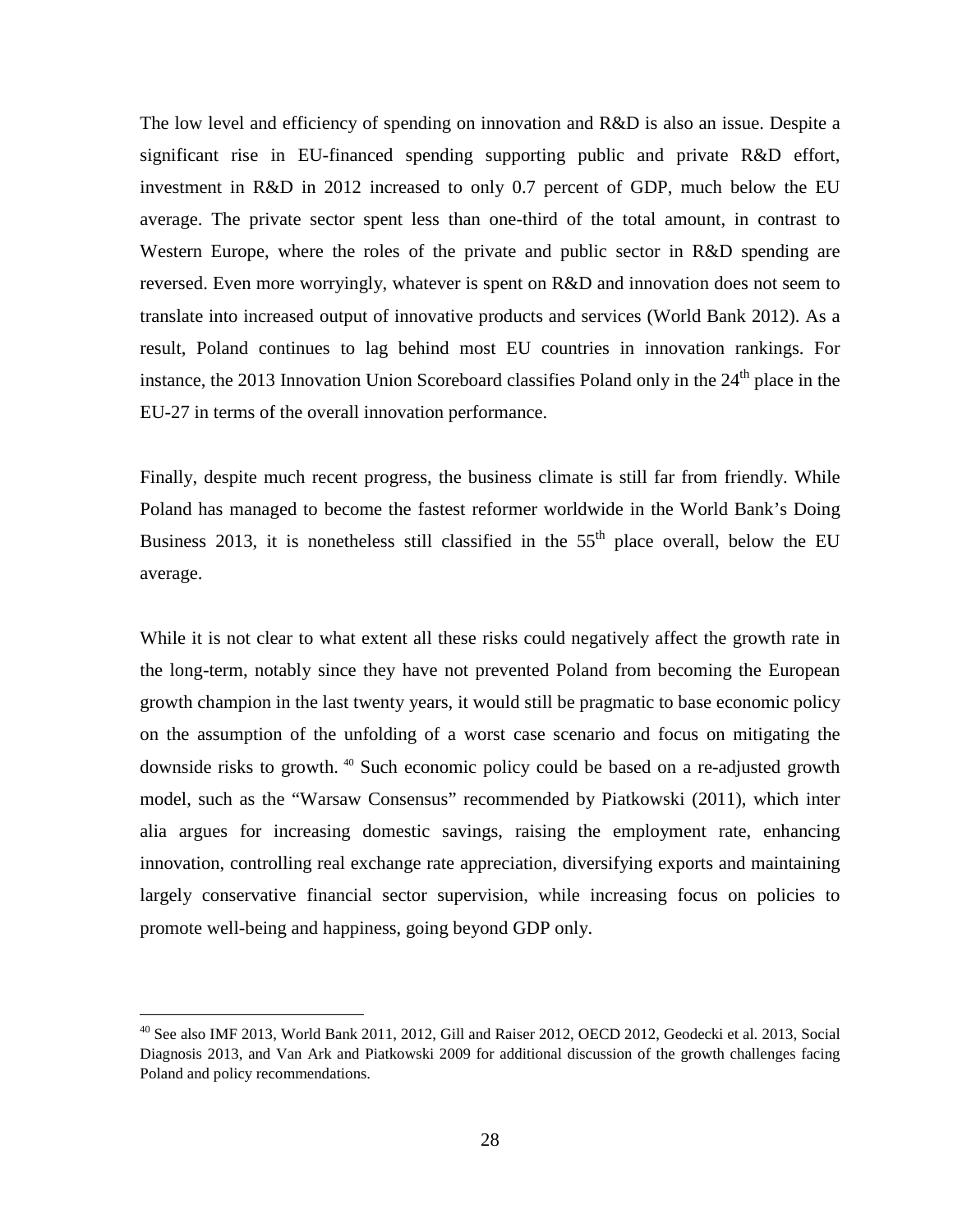#### **V. CONCLUSIONS**

Poland has likely never had it so good before. The distance between Poland's and Western Europe's level of income, quality of life, and perceived happiness now seems to be the shortest since at least the  $16<sup>th</sup>$  century.

Based on the current projections of independent forecasters such as the European Commission or the OECD, Poland will likely continue converging with Western Europe until at least 2030, reaching around 80 percent of the Western European level of income, the highest in the country's history. This convergence will be supported by Poland's strong economic DNA, which helped it become the European champion of growth in the last twenty five years. The quality of life in Poland will also likely continue rising, reaching levels even higher than what the level of GDP per capita alone would suggest.

The economic rise of Poland would herald the arrival of its new,  $21<sup>st</sup>$  century Golden Age, for the first time since the 1500's. The rise would help shift Poland from the European economic periphery, where it languished for centuries, towards Europe's economic, political and social center. Together with the increasing prosperity of the rest of Central and Eastern Europe, the continent would become more balanced than ever before, breathing with both of its Western and Eastern European lungs.

As for suggestions for future research, it would be useful to focus on the lessons from the Polish successful growth model for other countries in the region and emerging markets outside Europe. It would also be important to research the implications of the rise of Poland (and of the rest of Central Europe) on the functioning of the European Union and—through the EU, still the largest economy in the world—of the global economy. These implications would likely include an acceleration of EU enlargement, especially to Eastern Partnership countries, further deepening of the EU internal market, notably in services, and renewed focus on open markets and global free trade.

The Polish Golden Age, however, will not arrive automatically. Policy makers will need to stay committed to keep the convergence going, especially as it will get more difficult to grow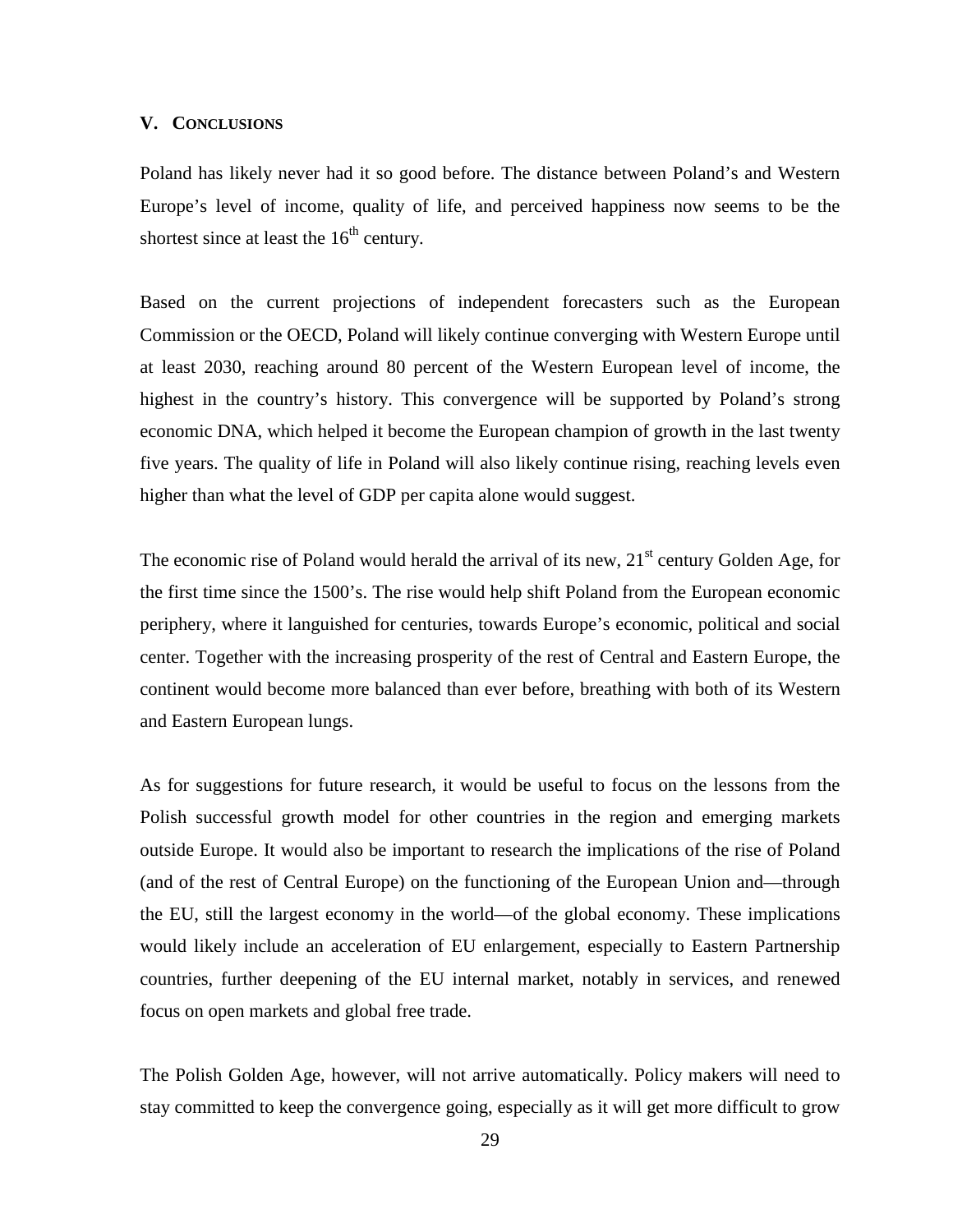as Poland closes the developmental distance to the West. It will be critical to inter alia focus on increasing domestic savings, raising labor participation, keeping a competitive exchange rate and opening labor markets to immigration. Poland will also need to start to innovate rather not only imitate. The unprecedented historical chance of catching up with the West should concentrate minds, promote ever stronger leadership and strengthen commitment to reforms among all political forces. Catching-up with the West is a marathon, not a sprint, and the cooperation of all Poles will be needed to achieve it. Poland has a rendezvous with history that it should not miss.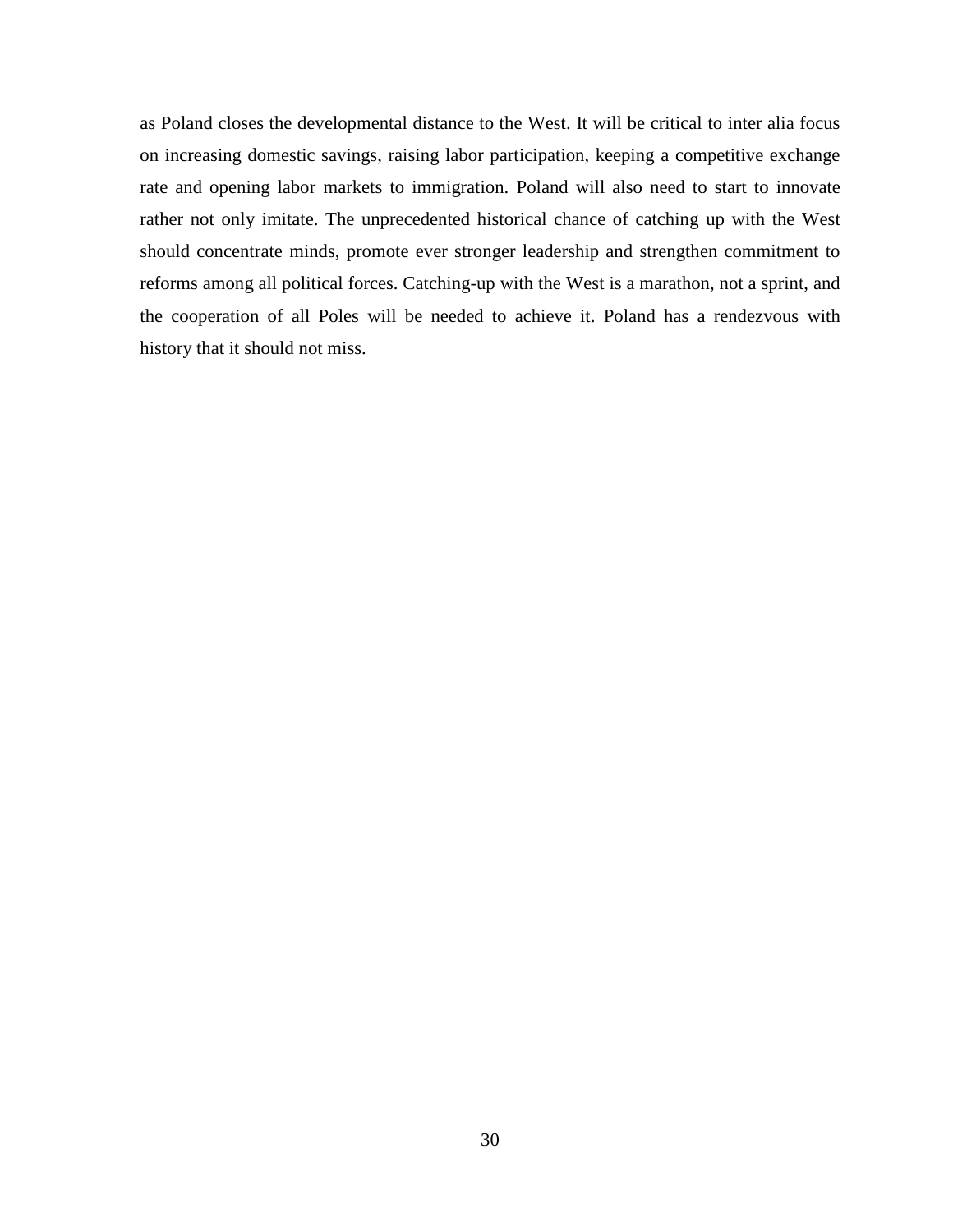#### **References:**

Acemoglu, Daron, Simon Johnson, and James Robinson. 2005. "Institutions as the Fundamental Cause of Long-Run Growth." In *Handbook of Economic Growth, Volume 1A*, ed. Philippe Aghion and Steven Durlauf, 385–472. Amsterdam and San Diego:Elsevier, North-Holland.

Allen, R. C. (2001). "The Great Divergence in European Wages and Prices from the Middle Ages to the First World War", *Explorations in Economic History 38*: 411–447.

Aldcroft, D. H. (2006), *Europe's third world. The European periphery in the interwar years*, Aldershot.

Barro, Robert J. and Xavier Sala-i-Martin. 2003. *Economic Growth*, 2nd Edition, McGraw-Hill.

Balcerowicz, Leszek. 1995. *Socialism, Capitalism, Transformation*. Central European University Press.

Berend, Ivan T. 2005. *History Derailed: Central and Eastern Europe in the Long Nineteenth Century*, University of California Press

Berend, Ivan T. and G. Ránki. 1974. *Economic development in East Central Europe in the nineteenth and twentieth centuries*. New York: Columbia University Press.

Bok, Derek. 2010. *The Politics of Happiness. What Government Can Learn From New Research on Well-Being*. Princeton University Press.

Boni, Michal (eds). 2011. "Mlodzi 2011". Poland's Prime Minister's Chancellery.

Broadberry, Stephen and Kevin O'Rourke (eds). 2010. *The Cambridge Economic History of Modern Europe*. *Volume 2, 1870 to the Present.* Cambridge University Press.

Broadberry, Stephen and Bishnupriya Gupta. 2011. "Monetary and Real Aspects of the Great Divergence Between Europe and Asia, 1500-1800", mimeo. 6 August.

Brunarska, Zuzanna, Malgorzata Grotte, Magdalena Lesinska. 2012. "Migracje obywateli Ukrainy do Polski w kontekscie rozwoju społeczno-gospodarczego: stan obecny, polityka, transfery pieniężne". *CMR Working Papers 60/118*, Centre of Migration Research, Warsaw University, December.

Bukowski, Adam. 2011. "Przegląd publikacji z historii gospodarczej na łamach

"Explorations in Economic History" w latach 2001–2010", in: Rafał Matera and Andrzej Pieczewski (eds.). *Przegląd badań nad historią gospodarczą.* Wydawnictwo Uniwersytetu Łódzkiego, Łódź 2011, p. 225-235.

Clark, Gregory. 2007. *A Farewell to Alms: A Brief Economic History of the World*. Princeton University Press.

Davies, Norman. 1998. *Europe. A History*. Harper Perennial.

Davies, Norman. 2005. *God's Playground*. *A History of Poland.* Columbia University Press; Revised edition

Dittmar, Jeremiah (2011) "Information technology and economic change: the impact of the printing press", *Quarterly Journal of Economics*, January 10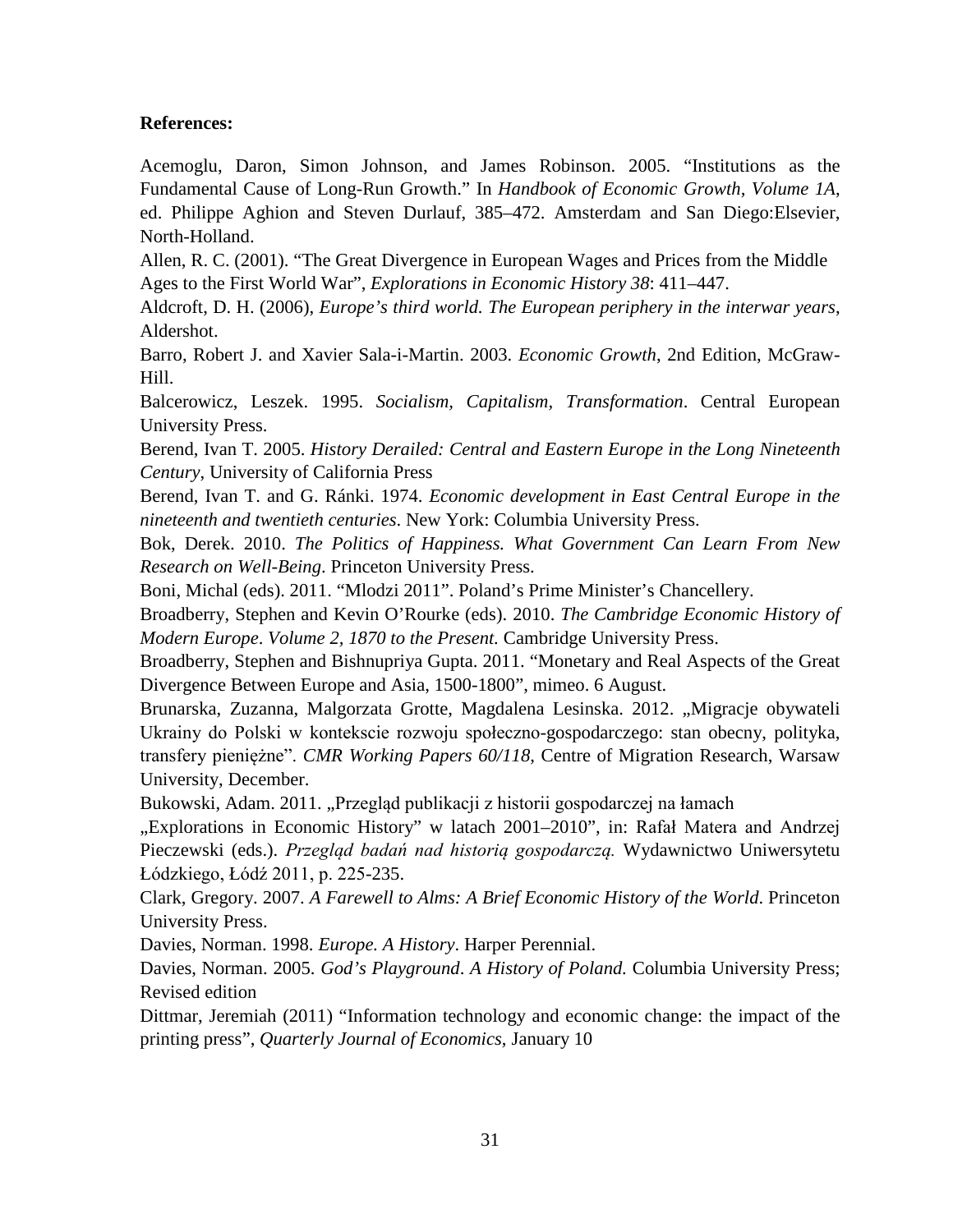Easterlin, Richard A., 1974, Does Economic Growth Improve the Human Lot? in Paul A. David and Melvin W. Reder, eds., Nations and Households in Economic Growth: Essays in Honour of Moses Abramovitz, New York: Academic Press, Inc.

Economist, The (2013) "Middle-income claptrap", February 16.

Eichengreen, Barry, Donghyun Park, Kwanho Shin. 2013. ["Growth Slowdowns Redux: New](http://www.nber.org/papers/w18673) [Evidence on the Middle-Income](http://www.nber.org/papers/w18673) Trap", NBER Working Paper No. 18673, January.

Eurofound (2012) "European Quality of Life Survey". European Foundation for Improvement of Living and Working Conditions.

European Commission. 2012. "The 2012 Ageing Report: Economic and budgetary projections for the 27 EU Member States (2010-2060)", European Economy, 2. Brussels.

Friedman, George. 2009. *The Next 100 Years: A Forecast for the 21st Century*. Random House.

Geodecki, Tomasz, Jerzy Hausner, Aleksandra Majchrowska, Krzysztof Marczewski, Marcin Piatkowski, Grzegorz Tchorek, Jacek Tomkiewicz, Marzena Weresa. 2013. "Competitive Poland. How To Advance in The World's Economic League?". Forthcoming.

Gill, Indermit and Martin Raiser. 2012. Golden Growth. Restoring the Lustre of the European Economic Model. Washington DC: The World Bank.

Gill, Indermit and Homi Kharas et al. (2007). *An East Asian Renaissance: Ideas for Economic Growth*. The World Bank, Washington, D.C.

IMF. 2013. "Republic of Poland: 2013 Article IV Consultation", Country Report No. 13/219, International Monetary Fund. July 23.

Inglot-Brzek, Elzbieta. 2012. "The Demographic Changes and the Evolution of Higher Education System in Poland", mimeo.

Jacob, William. 1826. Report on the Trade in Foreign Corn and on the Agriculture of the North of Europe. London, Ridgway. From: <http://www.biodiversitylibrary.org/item/76123#page/7/mode/1up>

Kahneman, Daniel. 2012. *Thinking, Fast and Slow*. Farrar, Straus and Giroux.

Kolodko, Grzegorz W. (2011) *Truth and Lies. Economics and Politics in a Volatile World.*  Columbia University Press.

Kolodko, Grzegorz W. (2000) *From Shock to Therapy.* Oxford University Press.

Kowalski, Kamil. 2011. "Nowe trendy w historii gospodarczej. "The Economic History Review" w latach 2001–2009" in: Rafał Matera and Andrzej Pieczewski (eds.). *Przegląd badań nad historią gospodarczą.* Wydawnictwo Uniwersytetu Łódzkiego, Łódź 2011, p. 193-213.

Landes, D. 1998. *The Wealth of Poverty of Nations: Why Some Are So Rich and Some So Poor* (New York and London: W.W. Norton, 1998).

Layard, Richard. 2006. *Happiness: Lessons from a New Science.* Penguin Books

Lin, Justin Yifu. 2009. *Economic Development and Transition*. Cambridge Books. Cambridge University Press.

Lucas, Robert. (1988) 'On the mechanics of economic development'. *Journal of Monetary Economics*, vol 22, no. 1, pp 3-42.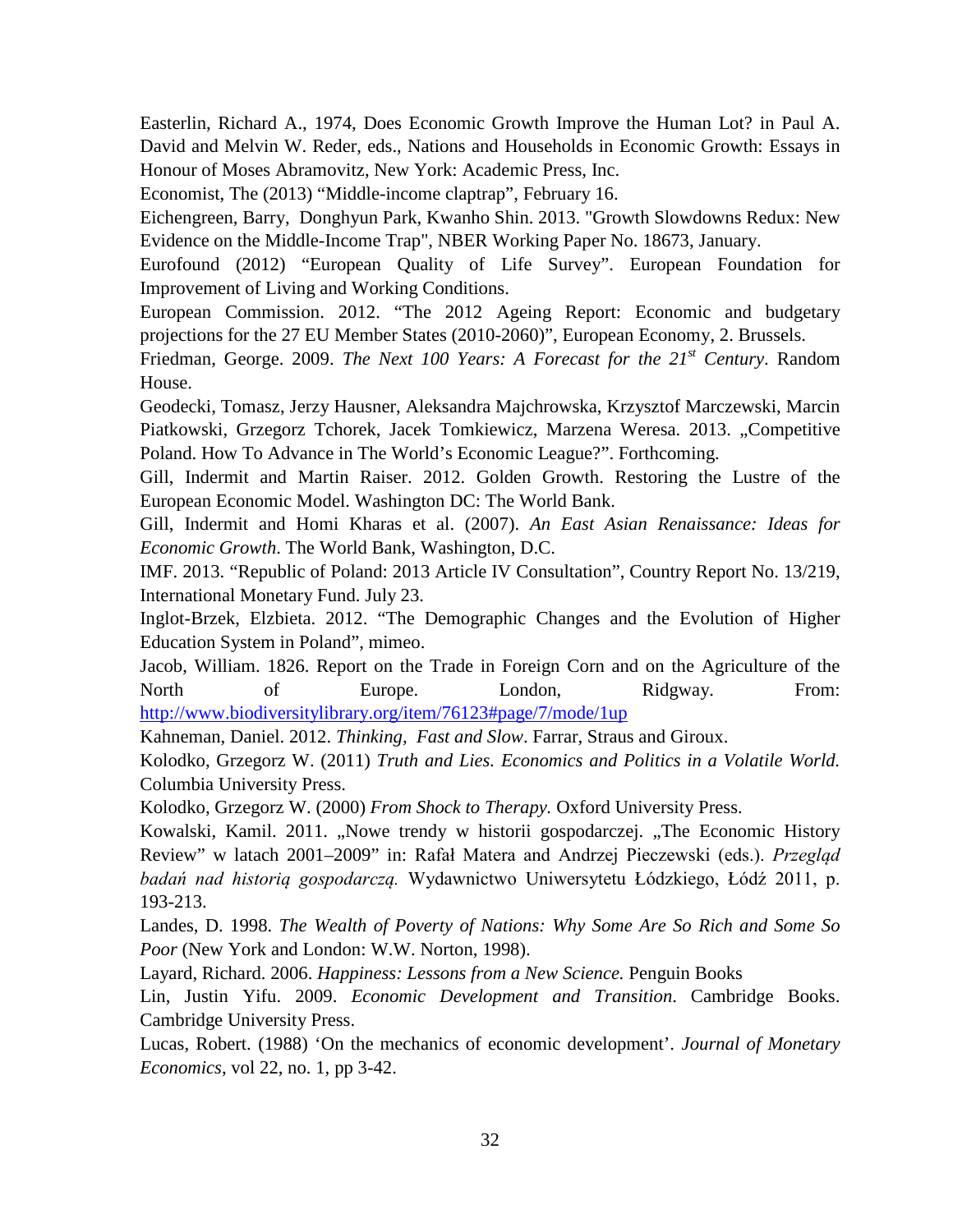Maddison, Angus. 2010. *Historical Statistics of the World Economy: 1-2008 AD*. From: [www.ggdc.net/maddison](http://www.ggdc.net/maddison)

Ministry of Foreign Affairs. 2013. "Raport o sytuacji Polonii i Polaków za granicą 2012". Poland's Ministry of Foreign Affairs, January.

Ministry of Regional Development. 2013. "Wpływ polityki spójności na rozwój społeczno gospodarczy Polski w latach 2004-2015 w świetle wyników badań makroekonomicznych". 10 June.

Morawski, Wojciech. 2011. *Dzieje gospodarcze Polski*, wyd. 2, Warsaw: Difin, p. 366

National Bank of Poland (2009) "Raport na temat pełnego uczestnictwa Rzeczypospolitej Polskiej w trzecim etapie Unii Gospodarczej i Walutowej."

North, Douglass C. 2005. *Understanding the Process of Economic Change* (Princeton and Oxford: Princeton University Press.

OECD. 2013. *Education at a Glance 2013*. OECD

OECD. 2012a. *Looking to 2060: Long-Term Growth Prospects for the World.* Organisation for Economic Cooperation and Development.

OECD. 2012b. "Economic Survey of Poland 2012". Organisation for Economic Cooperation and Development, Paris.

Orłowski, Witold, M. 2010. *W pogoni za straconym czasem. Wzrost gospodarczy w Europie Środkowo-Wschodniej, 1950-2030*. Warszawa: Polskie Wydawnictwo Ekonomiczne.

Osęka, Piotr. 2011. "Znoje na wybojach", Polityka, 21 July.

Piatkowski, Marcin. 2011. "Post-Crisis Prospects and a New Growth Model for the EU-10," *Center for European Policy Analysis Report Nr 33*, April.

Piatkowski, Marcin. 2009. "The Coming Golden Age of New Europe," *Center for European Policy Analysis Report Nr 26*, October.

Piatkowski, M., and M. Jarmuzek (2008) 'Zero corporate income tax in Moldova: Tax Competition and its Implications for Eastern Europe.' *IMF Working Paper 8/203*,International Monetary Fund, August.

Pieczewski, Andrzej. 2011. "Przegląd publicystyki naukowej amerykańskiego Stowarzyszenia Historii Gospodarczej ("The Economic History Association")" in: Rafał Matera and Andrzej Pieczewski (eds.). *Przegląd badań nad historią gospodarczą.*  Wydawnictwo Uniwersytetu Łódzkiego, Łódź 2011, p. 213-225.

PWC. 2013. *World in 2050. Long-Term Growth Projections*. PWC.

Schadler, S. , Mody, A., Abiad, A, and D. Leigh. 2006. 'Growth in the Central and Eastern European Countries of the European Union', IMF Occasional Paper 252.

Sharma, Ruchir. 2012. Breakout Nations: In Pursuit of the Next Economic Miracles. W. Norton & Company

Social Diagnosis. 2013. "Social Diagnosis. Objective and Subjective Quality of Life in Poland". The Council for Social Monitoring. From:<http://www.diagnoza.com/>

Stiglitz, J., A. Sen and J.P Fitoussi. 2008. "Report of the Commission on the Measurement of Economic Performance and Social Progress."

Turnock, David. 2006. *The Economy of East Central Europe, 1815-1989*. Routledge.